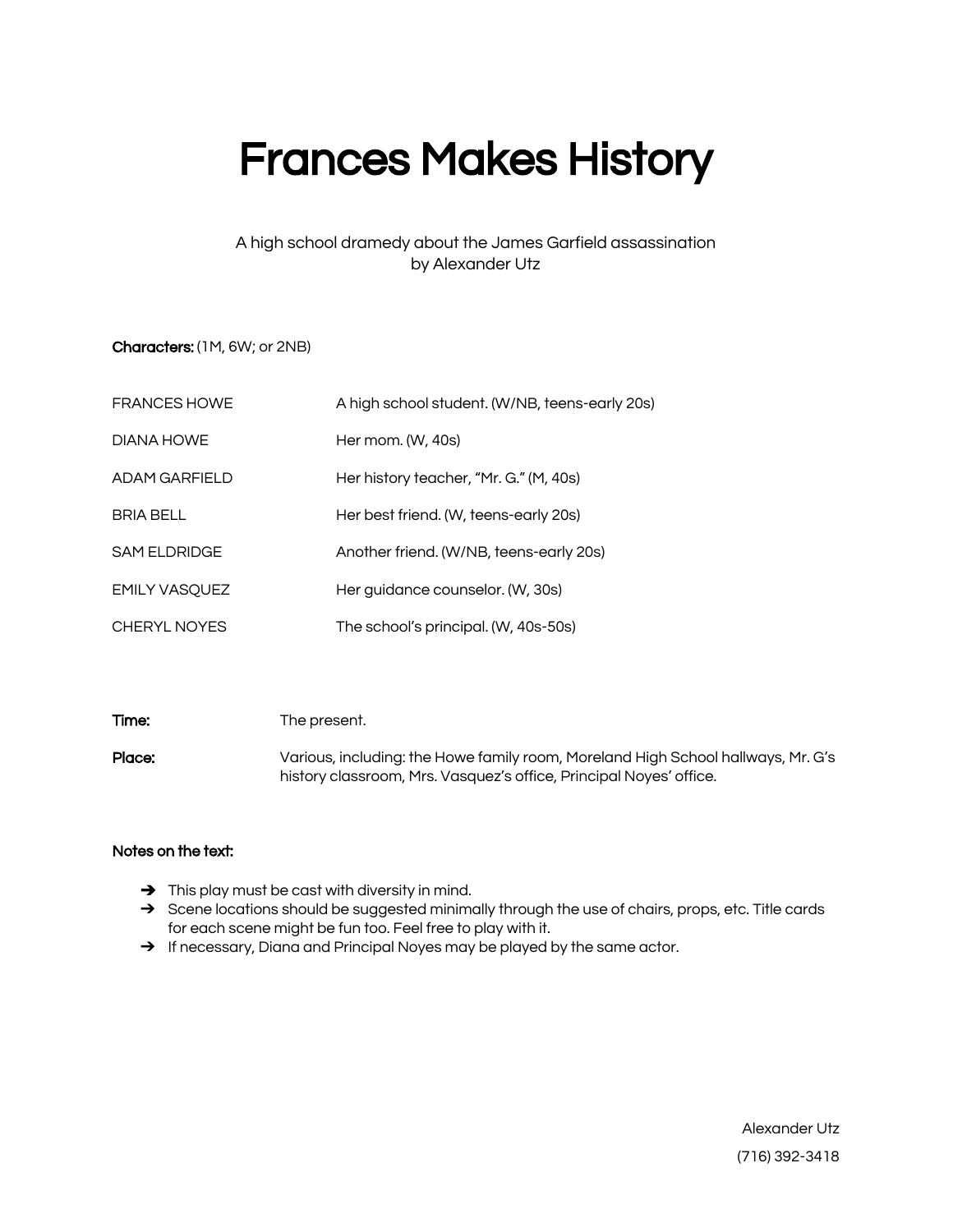Lights up. FRANCES, dressed in a Charles Guiteau costume, is in the office of EMILY VASQUEZ, her high school guidance counselor.

# **EMILY**

So, Frances. How do you think you got here?

## **FRANCES**

What kind of question is that?

# **EMILY**

I just think it's valuable to take a look at our actions, and the consequences of those actions.

# **FRANCES**

You're saying I'm a problem child.

# FMII Y

Not a problem child. But you're an interesting case. What you did was very brave, in a way, and very unusual.

# **FRANCES**

Even better.

## FMII Y

So what do you think led you to this, here and now?

# **FRANCES**

I don't know.

# **EMILY**

You're a smart girl, Frances, you must have some idea of -

#### **FRANCES**

Don't say that.

# **EMILY**

What?

#### **FRANCES**

I don't like when people tell me I'm smart.

## **EMILY**

Why not?

## **FRANCES**

I just don't.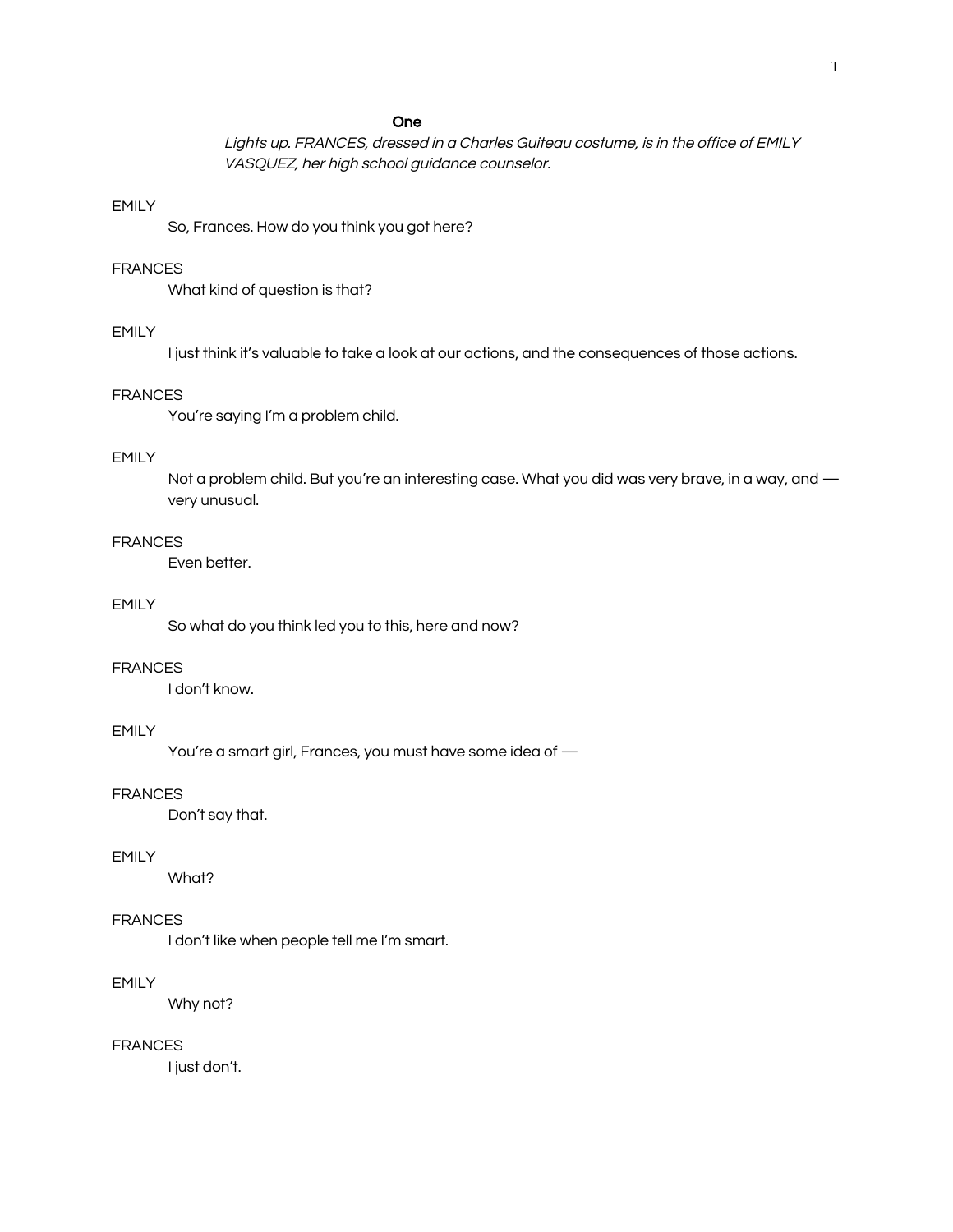## **EMILY**

Okay. Then let's talk about Charles Guiteau. Do you think you relate to him? Maybe not the criminal elements of him, but other parts of his personality?

#### **FRANCES**

I don't know much about him, honestly.

# FMII Y

- But you're dressed as him.

#### **FRANCES**

I get why I'm here, okay, that's not a mystery to me. But why are you acting like you're my psychologist? You're a guidance counselor.

## FMII Y

I'm just trying to help you, Frances.

## **FRANCES**

I don't need help.

## **EMILY**

My job is to get you on the best path possible.

#### **FRANCES**

I'm not already on it?

## **EMILY**

- You're dressed as a presidential assassin.

## **FRANCES**

So? People dress like historical figures all the time. Mr. G dresses up as President Garfield. Literally the most boring president.

# **EMILY**

Yes, Mr. G. Maybe that's a good place to start. I understand he and your mother have a bit of a history.

# **FRANCES**

So?

# FMII Y

So perhaps that's where some of this behavior comes from. The column, the costume, all of it.

#### **FRANCES**

Wow, you're so astute. How'd you figure that one out?

# **EMILY**

Do you want to tell me if there was anything that happened, to make you want to do this?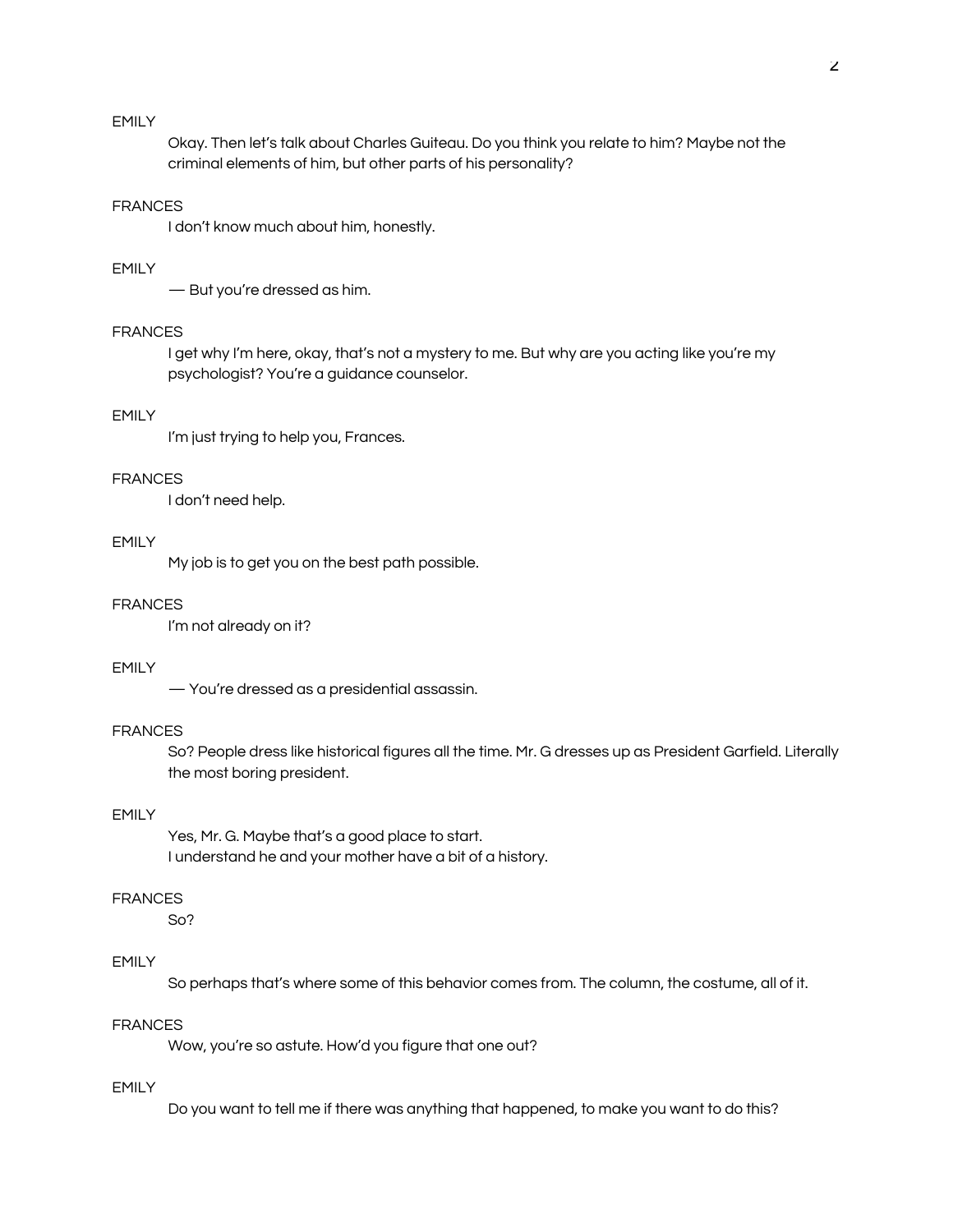The clothes are cozy. The beard too. It's all about comfort.

## **EMILY**

Okay. Great. You don't have to tell me, Frances.

## **FRANCES**

You're right. I don't.

# **EMILY**

We can just sit here in silence every day, if that's what you prefer.

#### **FRANCES**

I do. I'm missing my free period for this.

## **EMILY**

I'm not the one at fault for that.

## **FRANCES**

- Okay, I get it, I get it.

## **EMILY**

What?

# **FRANCES**

You're going to manipulate me into talking to you.

# **EMILY**

Not at all. If you don't want to talk, that's okay too. I'm just here to help you.

#### **FRANCES**

Why do you think I need help?

## **EMILY**

That's not necessarily my personal opinion, it's the school's.

#### **FRANCES**

What's your opinion?

# **EMILY**

I can make my own opinion after hearing your side of things.

## **FRANCES**

Ha. Great.

# **EMILY**

Do you want to tell me? Your side of things?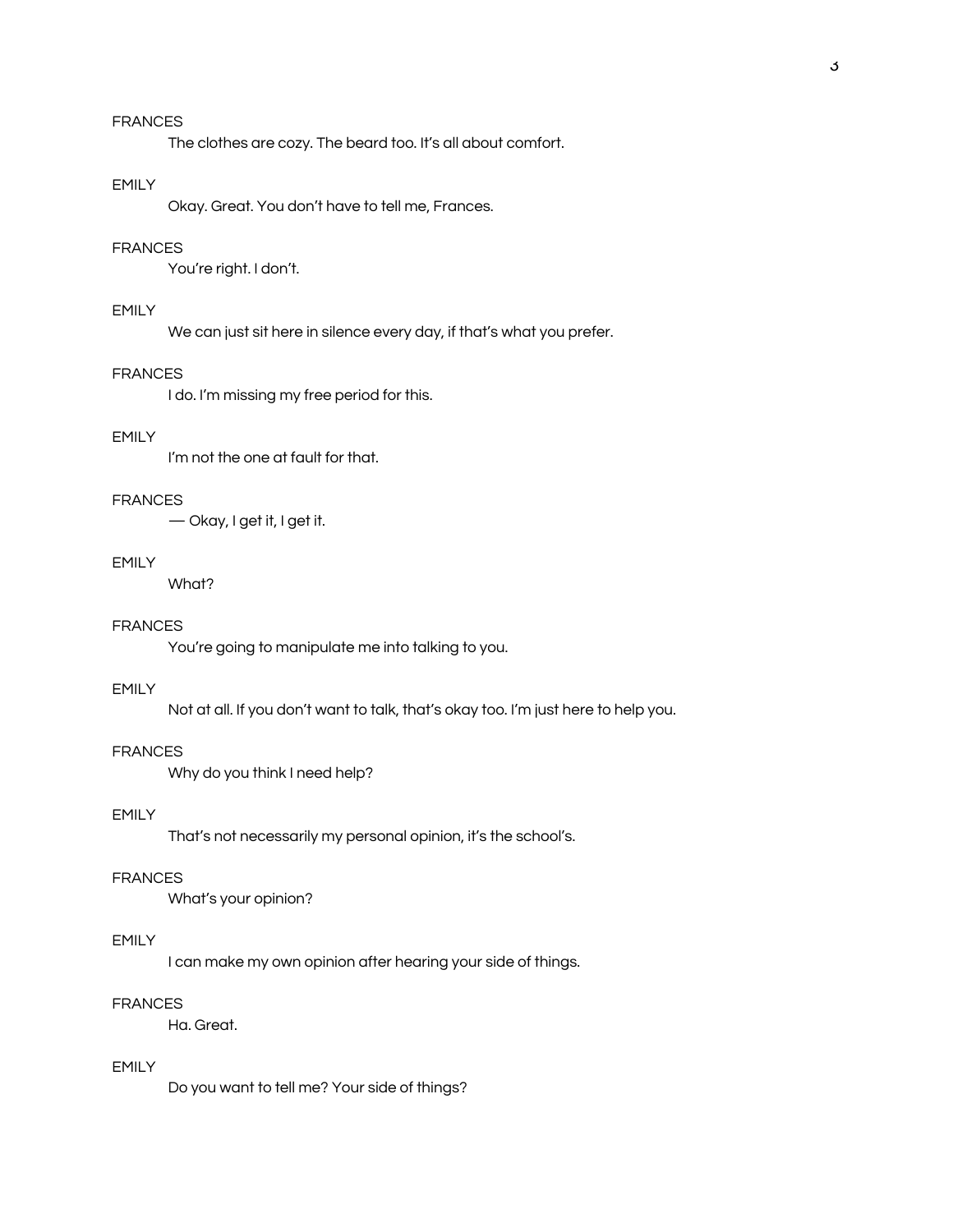Fine. I'll tell you. Whatever. You happy?

## **EMILY**

It doesn't matter if I'm happy. What do you want out of this, Frances?

## **FRANCES**

To not be here.

# **EMILY**

In my office, or do you mean "here" in a larger sense?

#### **FRANCES**

Jesus Christ.

## **EMILY**

 $Well -$ 

# **FRANCES**

How about this. I'll tell you what happened, then you can tell me where I should be. Sound good?

#### **EMILY**

If that's what you want.

# **FRANCES**

Great, Excellent, It is.

# **EMILY**

Start at the beginning.

#### **FRANCES**

Cool. The beginning. So, I don't remember what night exactly it was, but I was doing homework. And my mom came home from a date with Mr. G.

Transition.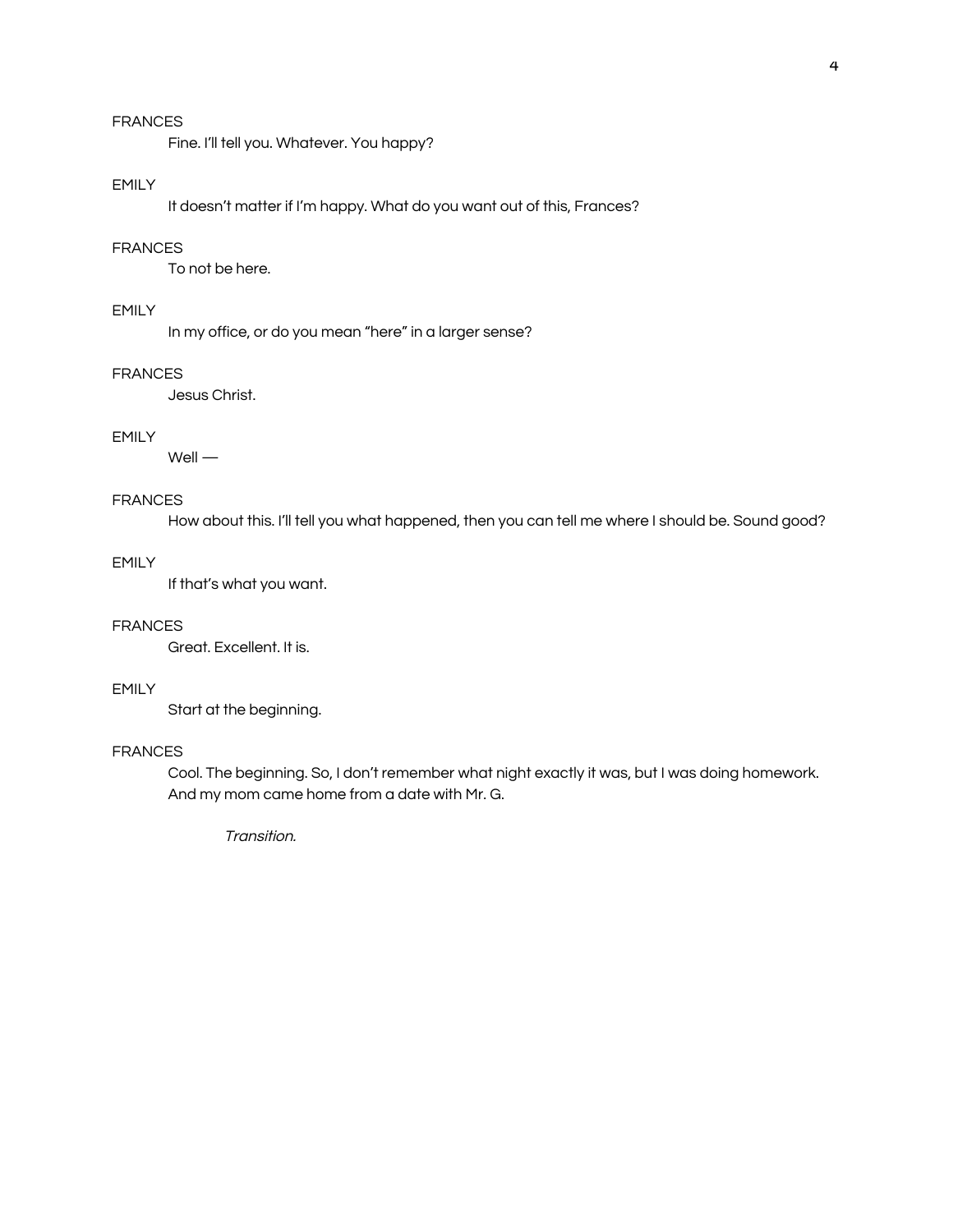#### A living room. FRANCES is reading a history textbook. DIANA enters.

#### **DIANA**

Oh, hi honey, I didn't realize you'd be up.

## **FRANCES**

I'm up.

# **DIANA**

You're reading history again.

#### **FRANCES**

It's for homework.

## **DIANA**

Do you like history? Maybe it's something you'd want to get your degree in?

## **FRANCES**

How was your date, Mom?

#### **DIANA**

It was okay. It was - well, okay, it wasn't great.

#### **FRANCES**

Mr. G didn't try anything funny on you, did he? I told him he'd better be careful.

### **DIANA**

Just a bit of a misunderstanding. I don't think we're going to see each other again. I'm sorry if any of this has made you feel -

#### **FRANCES**

I know. Yeah. It's cool. I'm cool. Sorry it didn't work out. Should I boycott his class for you?

#### **DIANA**

Frances, No.

## **FRANCES**

What happened?

# **DIANA**

I'd rather not talk about it right now. Maybe another time. For now, I'm going to get a glass of wine, and I'm going to bed.

# **FRANCES**

Same here.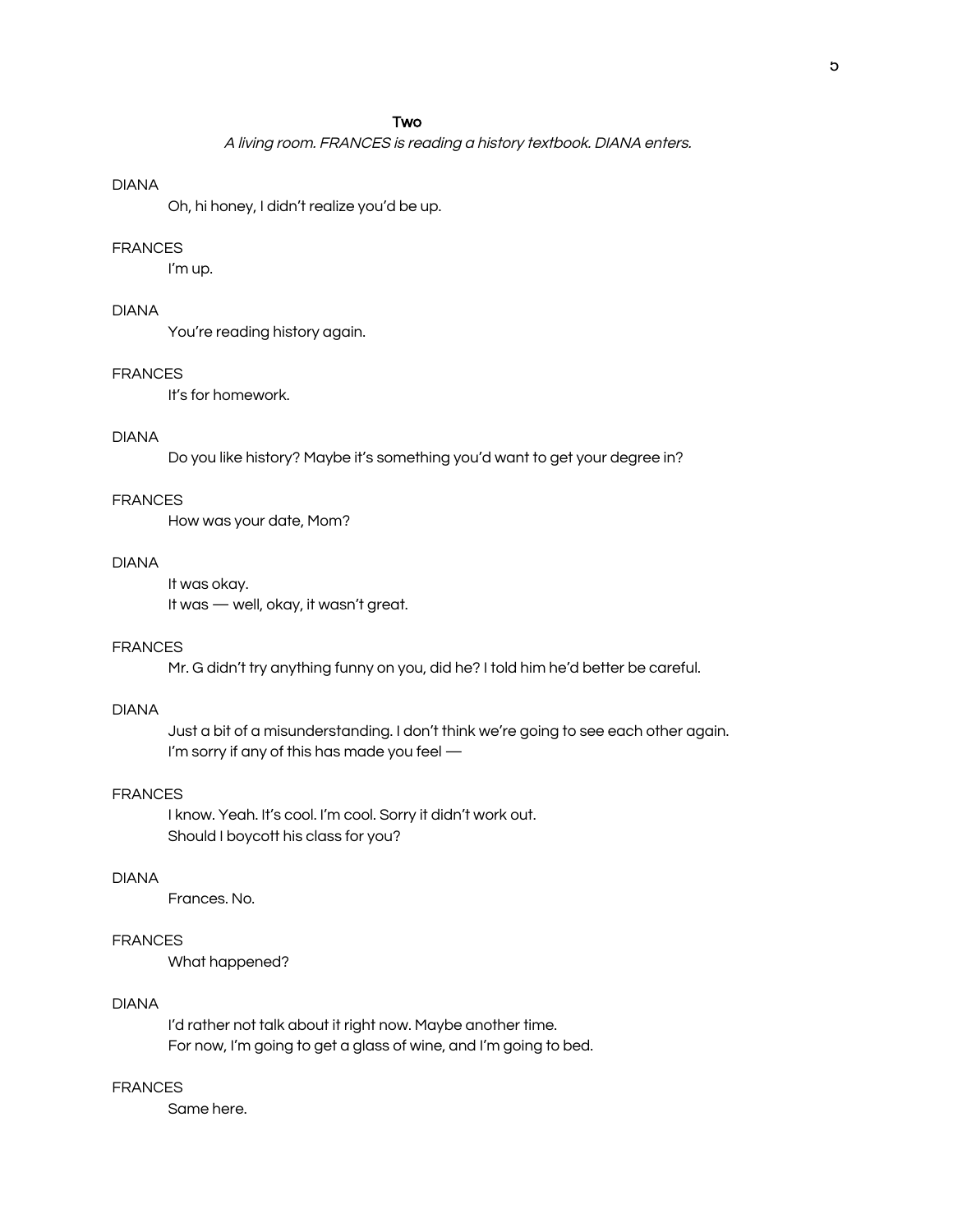You're too young to drink. Tell me you're not drinking yet.

#### **FRANCES**

Mom, it was a joke.

## **DIANA**

Because if you are, that's alright, just be smart about it. And you can always talk to me if -

#### **FRANCES**

Yes, I know, I can talk to you about whatever. Thanks. Cool. It was a joke. I'm going to finish my homework.

#### **DIANA**

You're such a good daughter.

## **FRANCES**

Why aren't you seeing him anymore? What did he do?

## **DIANA**

Have you looked at any of those schools yet? There were a couple I thought might be a good fit for you.

# **FRANCES**

If he was a jerk, I can blackmail him so I don't have to do my history work.

#### **DIANA**

Frances, please.

#### **FRANCES**

Fine, fine. Goodnight, Mom. Enjoy your wine.

#### **DIANA**

Don't stay up too late. School tomorrow.

# **FRANCES**

Yeah, school, I know, Mom. I'm literally going to be studying. Night.

DIANA exits. FRANCES sits and reads. After a moment, there's a knock at the door. FRANCES opens the door to ADAM GARFIELD, her history teacher. He is dressed as President James Garfield.

# **ADAM**

Oh - Frances. Hello. I didn't expect you to be up still. You've, um - done tomorrow's reading, I hope?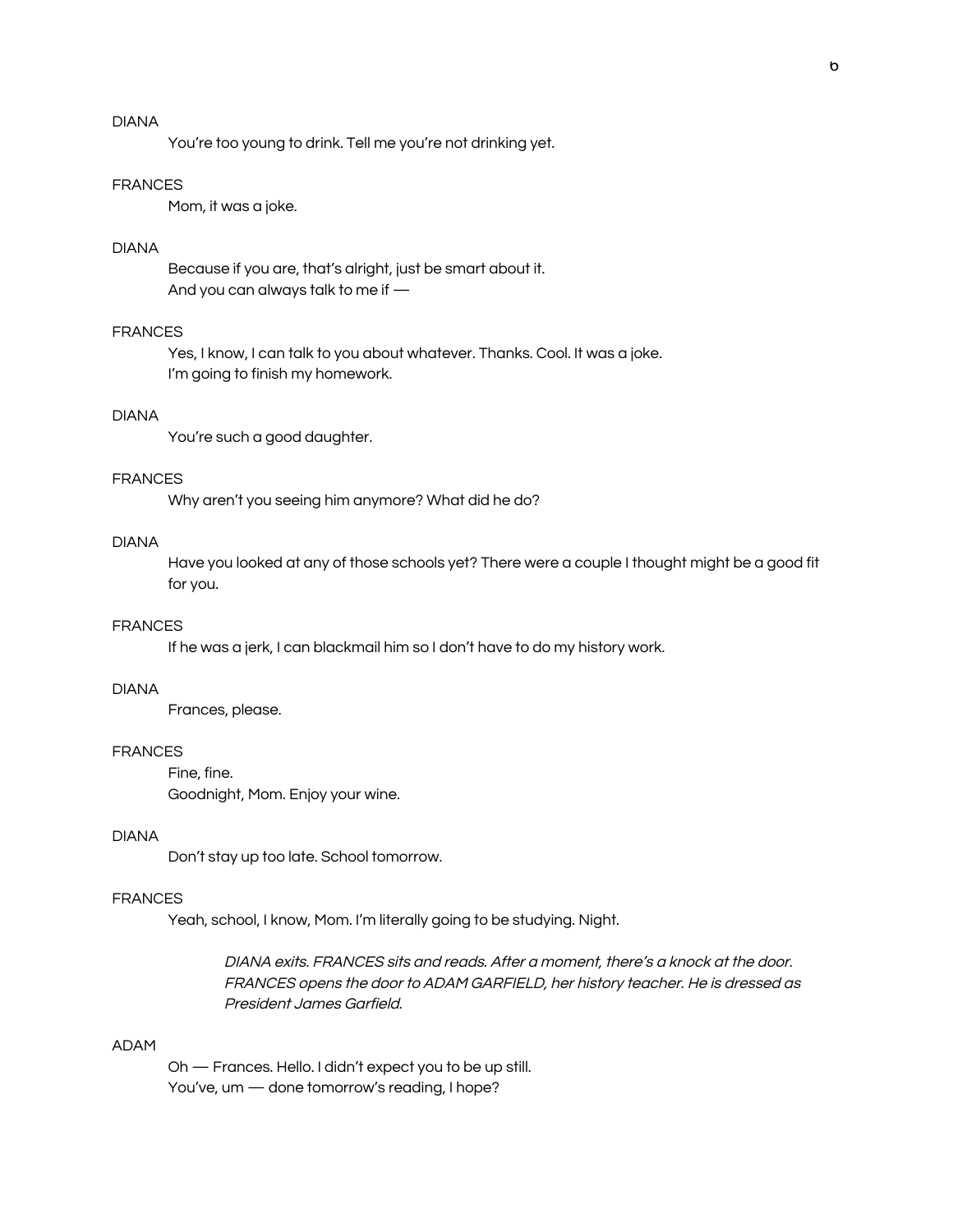What are you doing here, Mr. G? And why are you dressed as Santa in a three-piece suit?

# **ADAM**

Is your mom home?

## **FRANCES**

No.

## **ADAM**

Oh. Where is she?

# **FRANCES**

Of course she's home, but I don't think she wants to see you.

# **ADAM**

We just need to talk about some things.

## DIANA off

Frances, are you talking to someone?

### **FRANCES**

Just myself, Mom!

## **ADAM**

I'm not going to cause a scene -

### **FRANCES**

You already are  $-$ 

#### **ADAM**

Please just let me in. And it's James Garfield, by the way.

# **FRANCES**

Who?

## **ADAM**

The Gilded Age president - you haven't done the reading, have you?

#### FRANCES shouting

Mom, it's Mr. G! He wants to see you!

## DIANA off

Tell him to go away!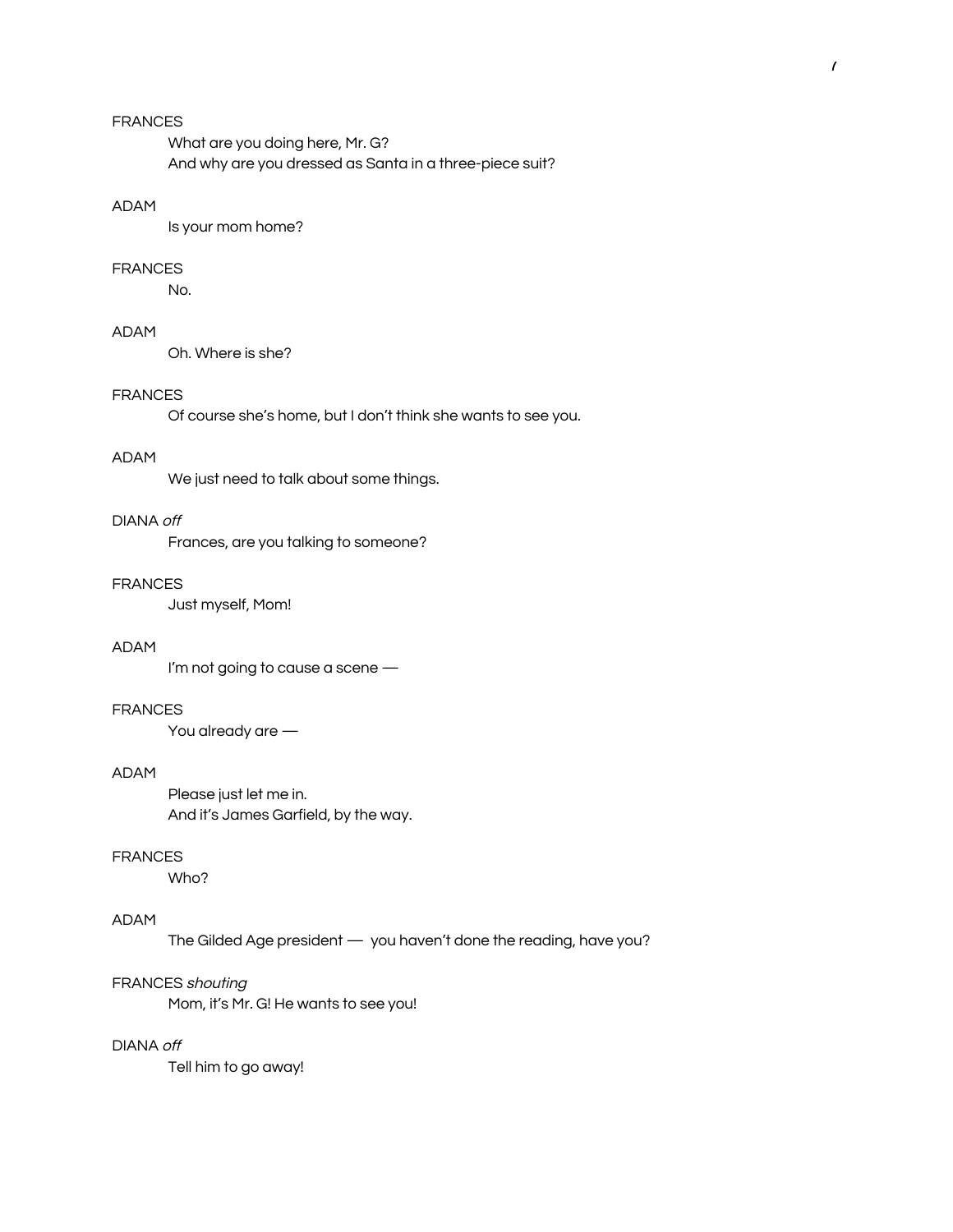You heard the woman.

## **ADAM** shouting

Diana, can we talk for just a minute!

## **FRANCES**

How much would it take to get you to dress up like this for class tomorrow? I have ten dollars.

DIANA enters.

#### **DIANA**

Frances, go to bed.

#### **FRANCES**

But Mom -

## **DIANA**

Go to bed.

#### **FRANCES**

Fine.

**FRANCES** exits.

# **DIANA**

What do you want, Adam? And are you  $-$ 

#### **ADAM**

James Garfield.

## **DIANA**

Oh my god.

#### ADAM

Your favorite president.

# **DIANA**

I was kidding.

## **ADAM**

I know. I thought it'd make you smile.

# DIANA leading him out the door Alright. Outside.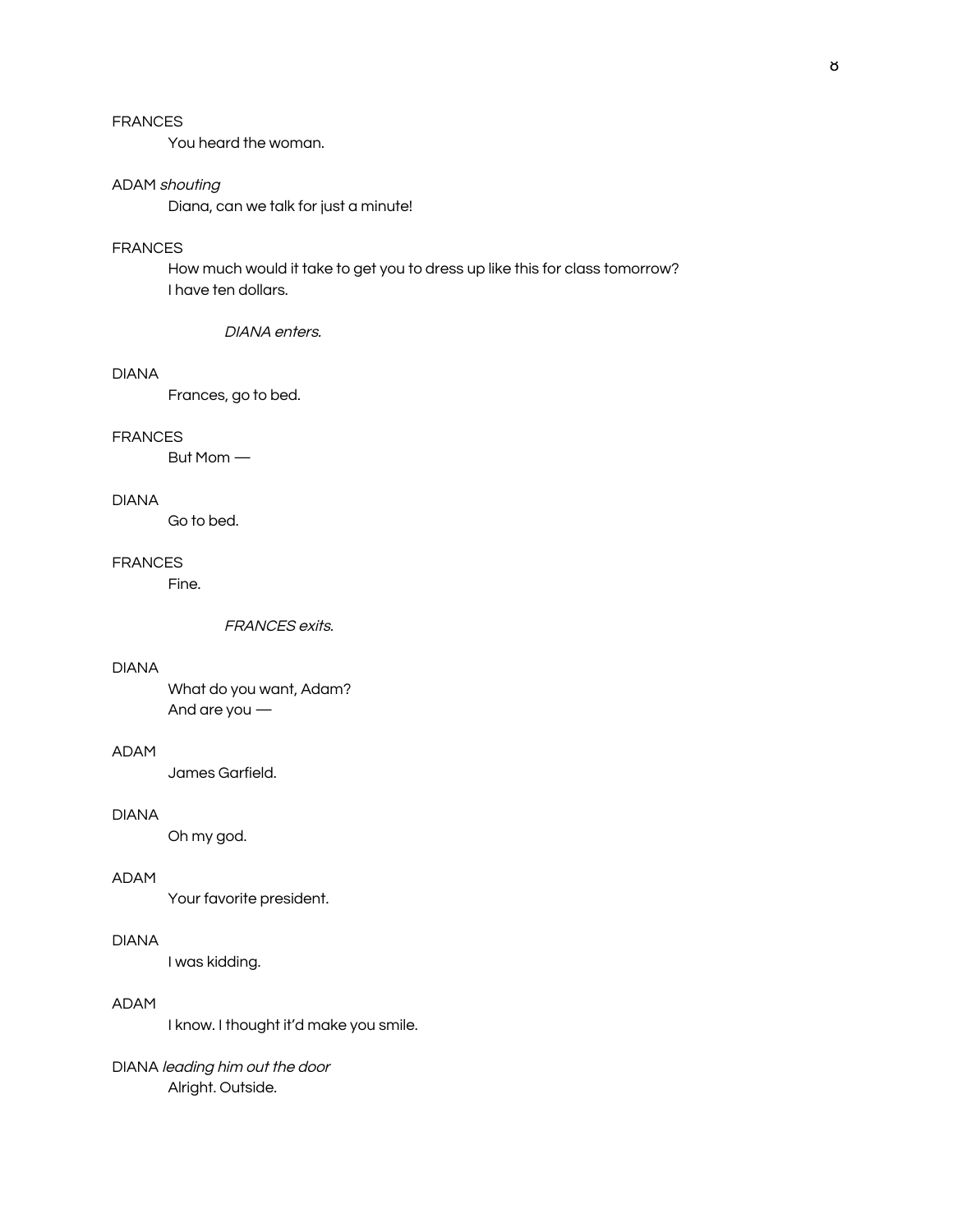Wait, wait -

## **DIANA**

No, we're talking outside. I don't want Frances listening. She's going to try.

# **ADAM**

Okay. okay.

DIANA and ADAM exit. After a moment, FRANCES enters cautiously to try to listen. Shift, DIANA and ADAM are outside.

# **DIANA**

I specifically told you not to come to the house like this.

## **ADAM**

I wanted to see you and explain -

## **DIANA**

Because I don't want Frances getting affected by this any more than she has been, okay?

#### **ADAM**

I know.

## **DIANA**

It doesn't seem like you do.

## **ADAM**

I do. Trust me.

#### **DIANA**

Ha. Trust you. Why should I, Adam?

#### **ADAM**

 $Listen$  —

# **DIANA**

It's her senior year and I think she and I need to be focusing on what she's going to be doing. This is just getting in the way of that. It's irresponsible.

## **ADAM**

I understand that, but I don't think it's -

## **DIANA**

And I feel like I'm just repeating myself to you, Adam. Have you listened to me at al?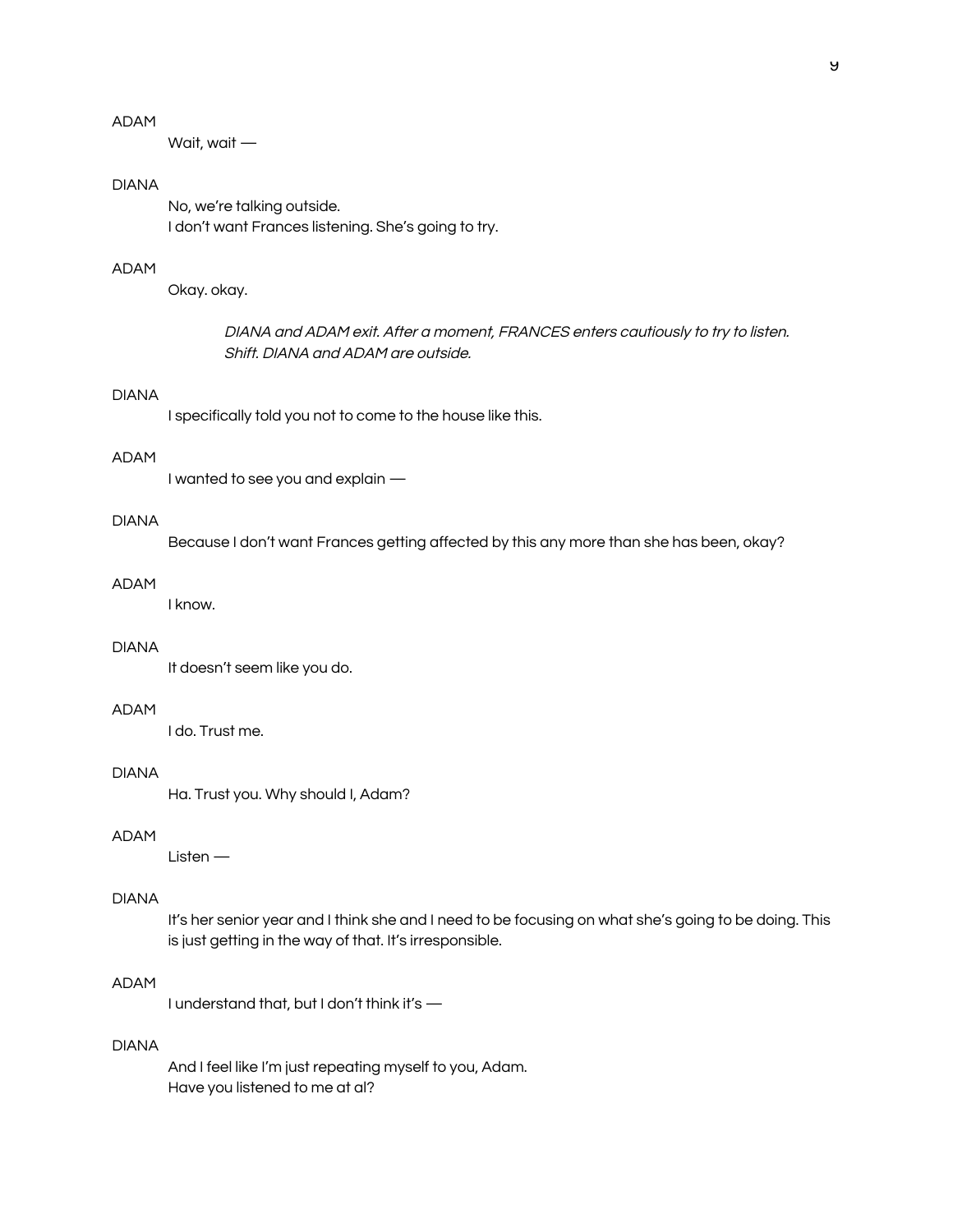It's not irresponsible. I like what we have here, I think we're good together.

## **DIANA**

Ha. Okay. Frances has to be my number one priority right now.

# **ADAM**

And I get that. But can we at least try?

#### **DIANA**

 $Adam -$ 

## **ADAM**

If I had known who your actual favorite president was, would this be going better?

## **DIANA**

I don't have one. And no, probably not.

# **ADAM**

I sincerely thought it was James Garfield.

#### **DIANA**

You only thought that because you have the same name.

# **ADAM**

Wait - you don't have a favorite? Not even Lincoln? FDR?

#### **DIANA**

I haven't given it much thought, I'm not a history teacher.

#### **ADAM**

Is there anything I can do to convince you?

## **DIANA**

To pick a favorite president?

#### **ADAM**

To keep this going.

## **DIANA**

After tonight? I don't think so, Adam.

# **ADAM**

Anything. Please.

#### **DIANA**

- How is Frances doing in your class right now?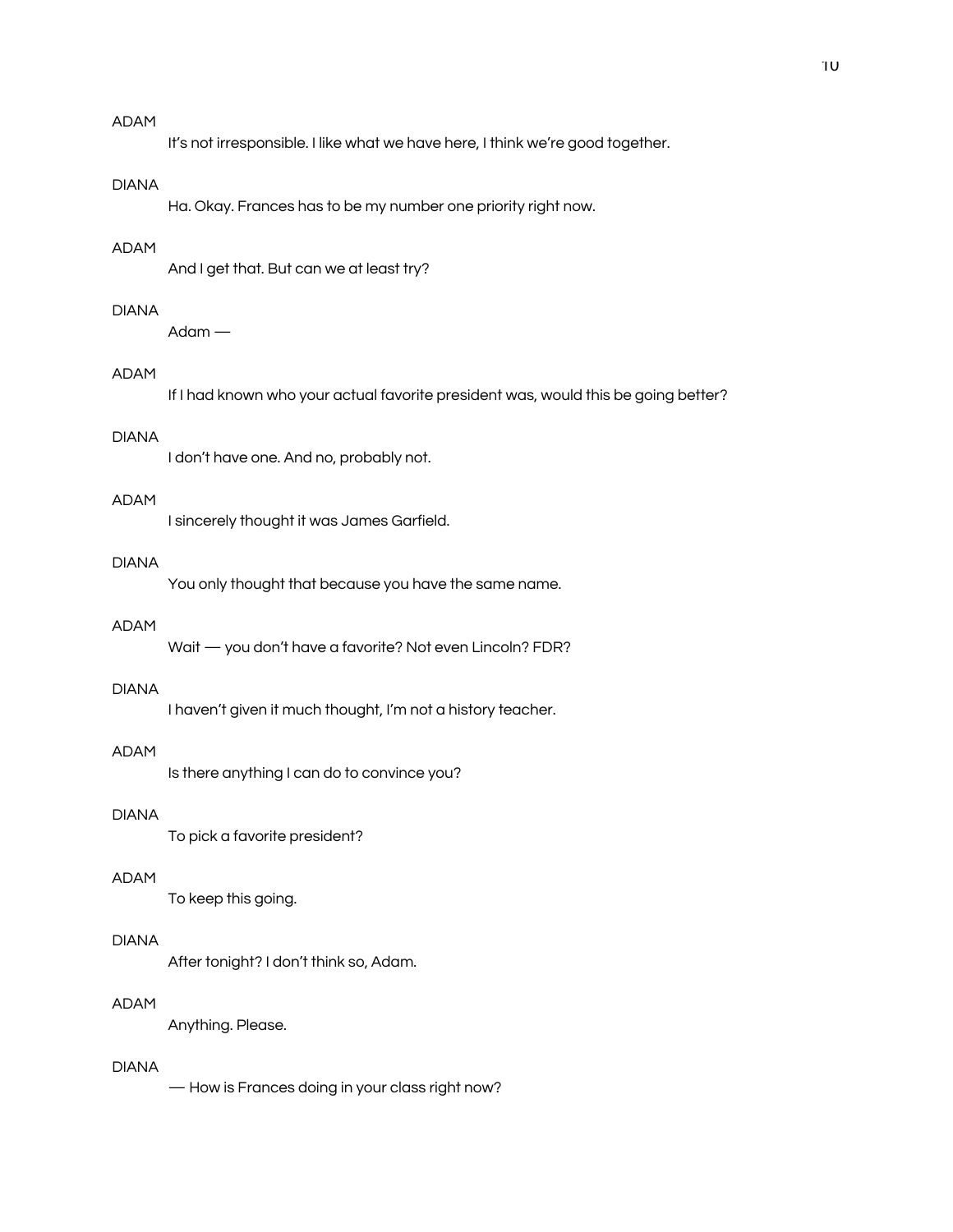-She's doing fine.

## **DIANA**

Honestly.

# **ADAM**

There's still a lot of time  $-$ 

## **DIANA**

Adam.

# **ADAM**

Okay, okay, it's around a C minus right now.

## **DIANA**

C minus? Really? I thought she liked history. At least, as much as Frances can like something.

## ADAM

She does the readings, but it's like nothing sticks. I get the sense that she likes it, but she's bored, or -

## **DIANA**

Is there anything more you can do?

# **ADAM**

I'm trying. It is my job, you know.

## **DIANA**

Well. If you can get her up to an A, then  $-$ 

## **ADAM**

We can start this up again?

# **DIANA**

I will start to consider it.

#### **ADAM**

Done.

## **DIANA**

Consider. That is not a guarantee.

## **ADAM**

I know. But I can work with that. I'll leave you alone now.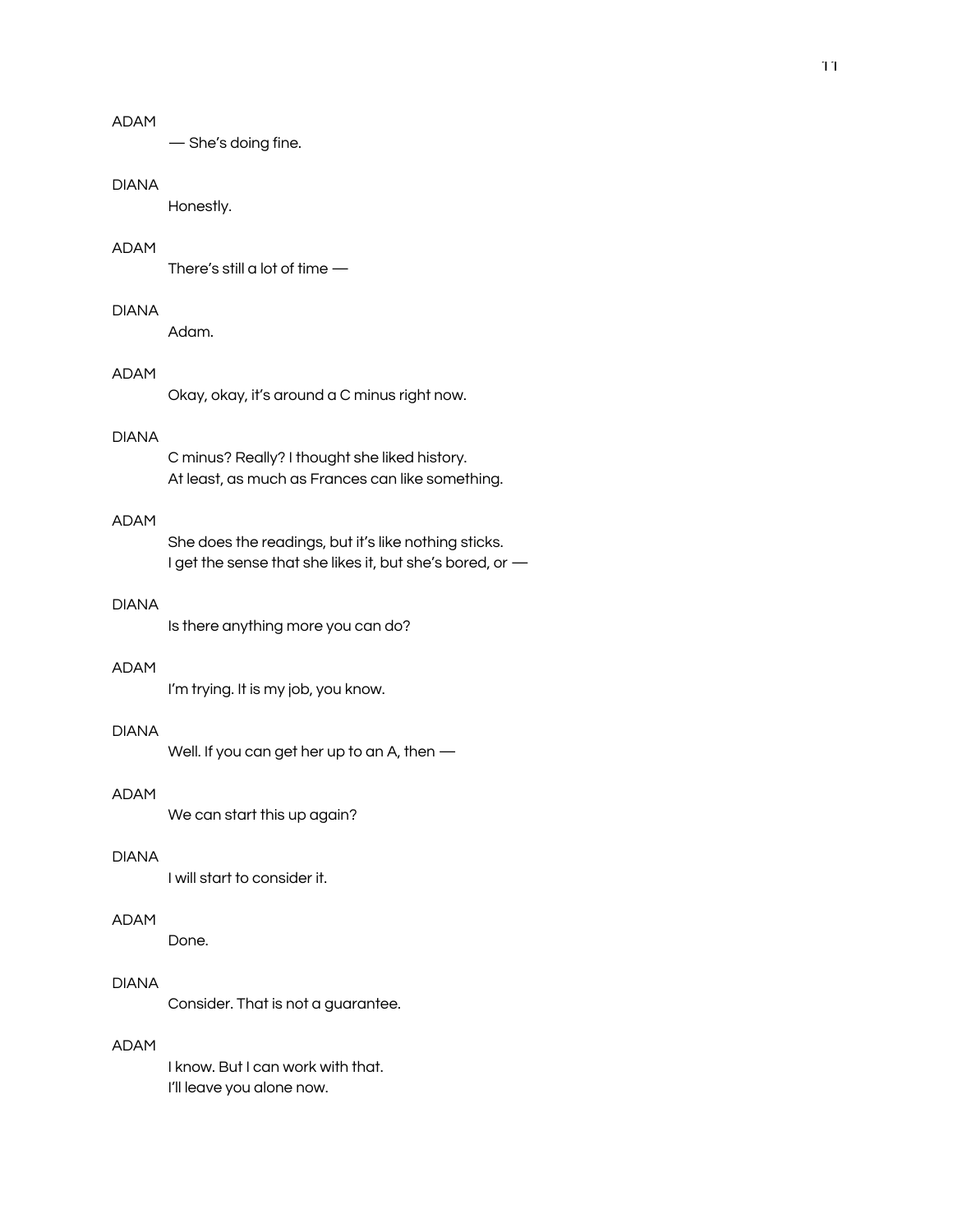And next time you dress up, please pick a better-looking president.

#### **ADAM**

There aren't any!

ADAM exits. DIANA sighs and goes back into the house. Shift. DIANA enters to find FRANCES.

## **DIANA**

I thought I told you to go to bed.

#### **FRANCES**

I forgot something.

## **DIANA**

What did you forget? To not eavesdrop? How much did you hear?

#### **FRANCES**

Nothing.

## **DIANA**

I don't believe you.

#### **FRANCES**

Why aren't you seeing him anymore? What did he do?

### **DIANA**

Do you know what your history grade is?

#### **FRANCES**

Is that what you guys talked about? Ugh, you are so boring. No, I don't know.

# **DIANA**

Alright. Fine. It's not good.

#### **FRANCES**

I know it's not great, but I'm doing all the work! I just don't always get it right away. But that doesn't matter — why was he dressed as that president guy? Wait — do I not want to know the answer to that?

## **DIANA**

Goodnight, Frances.

# **FRANCES**

I'll think of more questions for you tomorrow.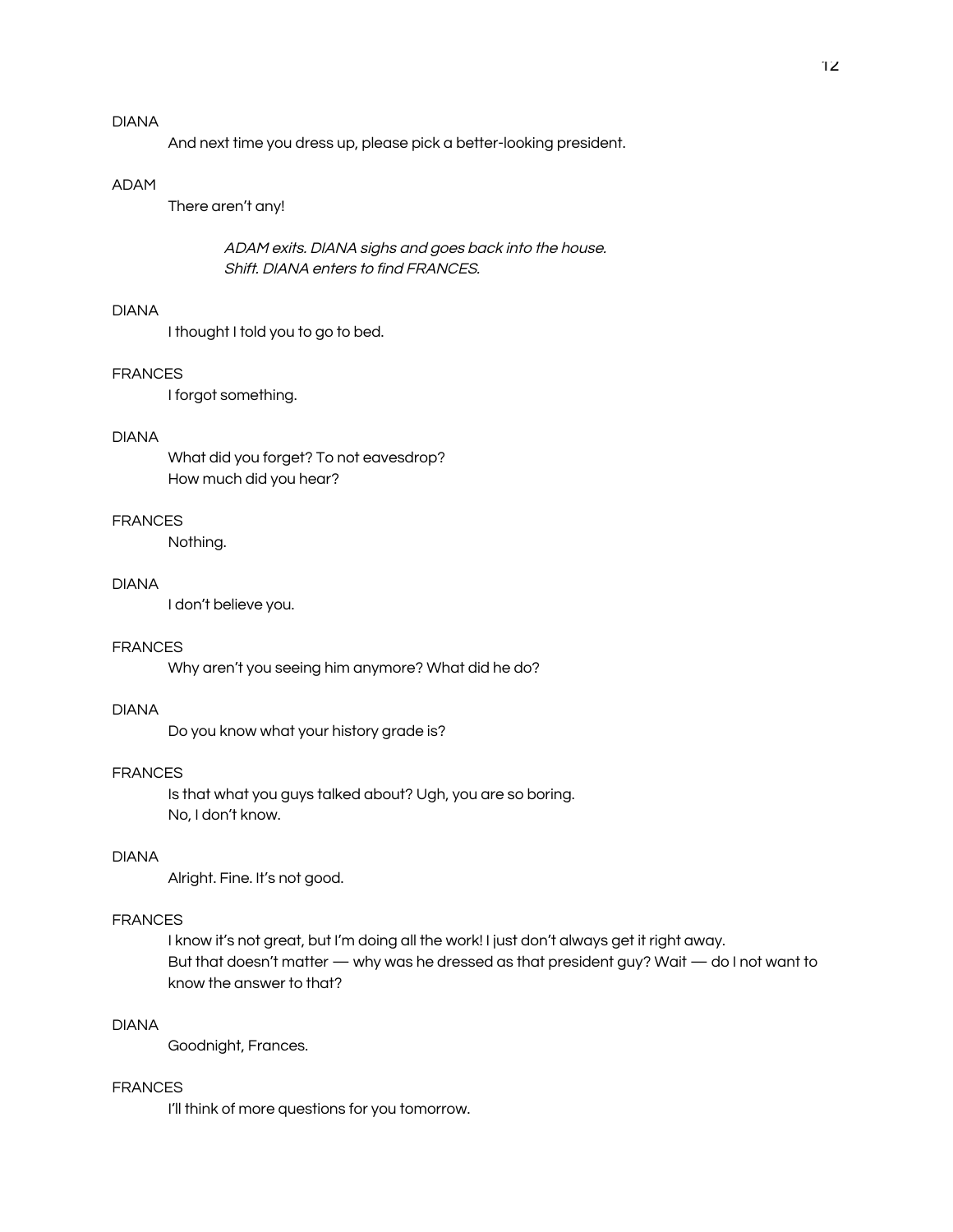Can't wait.

DIANA exits. FRANCES picks up her history book and flips through it.

## **FRANCES**

President Garfield, President Garfield -

Transition.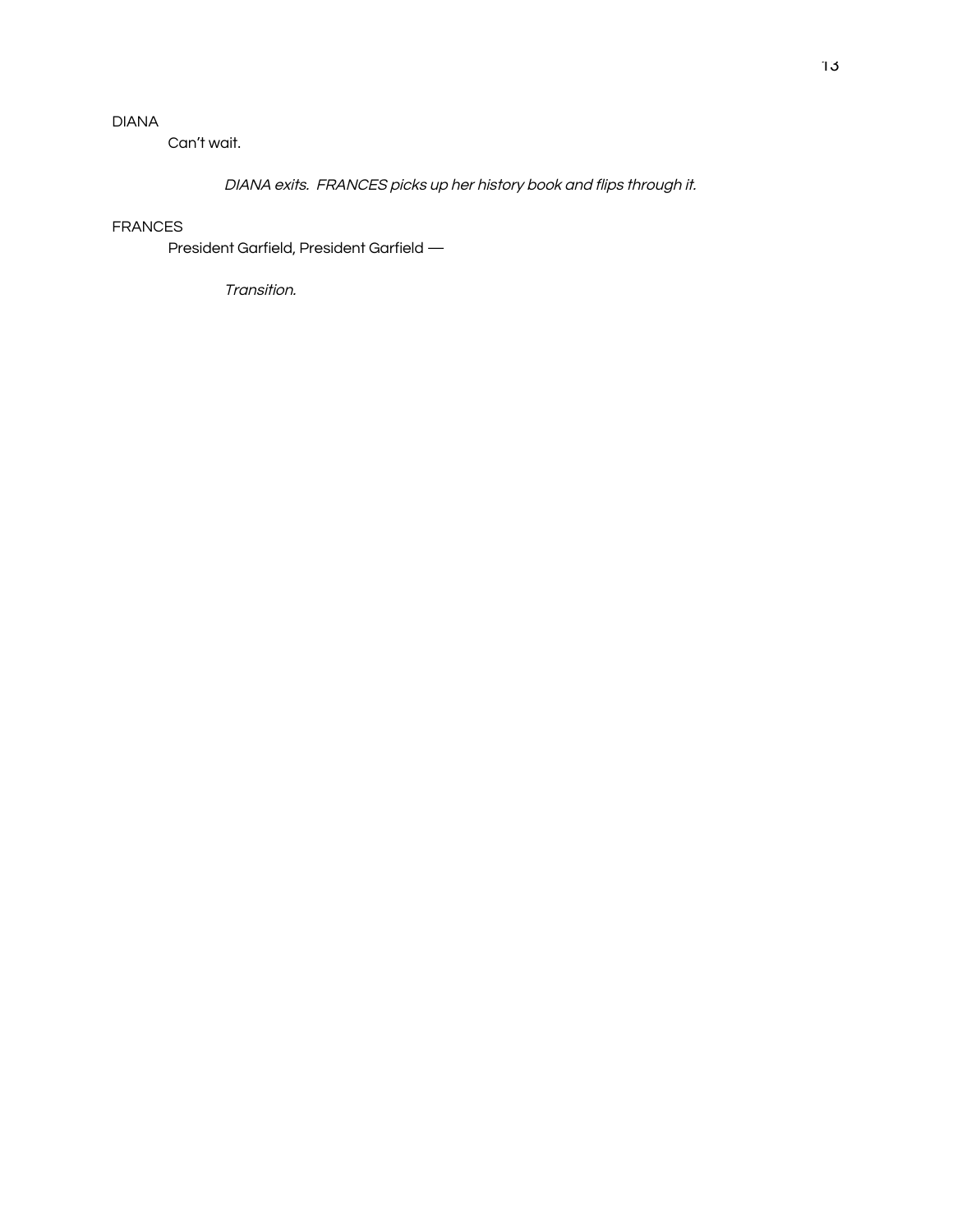The next day. History class. ADAM is teaching FRANCES, BRIA, and SAM.

## **ADAM**

So, once again, what did Thomas Nast's political cartoons say about the politics of Boss Tweed, Tammany Hall, and by extension the Gilded Age as a whole? FRANCES raises her hand.

Frances?

# **FRANCES**

Um - can you tell us about President Garfield?

#### **ADAM**

Not right now.

## **FRANCES**

Wasn't he president back then?

# **ADAM**

Well, Garfield was a little later than Boss Tweed.

#### **BRIA**

Garfield was elected in 1880.

# **ADAM**

That's right, Bria. But -

# **BRIA**

But he was assassinated pretty early on, right?

#### **ADAM**

Yes. But back to the cartoons  $-$ 

# **SAM**

Really? Woah, I thought Lincoln was the only one. Oh, and Kennedy.

#### **BRIA**

Lincoln, Garfield, McKinley, Kennedy. There were attempts on Teddy Roosevelt and Reagan, too.

#### **SAM**

That's crazy.

## **ADAM**

- How do you know all of that?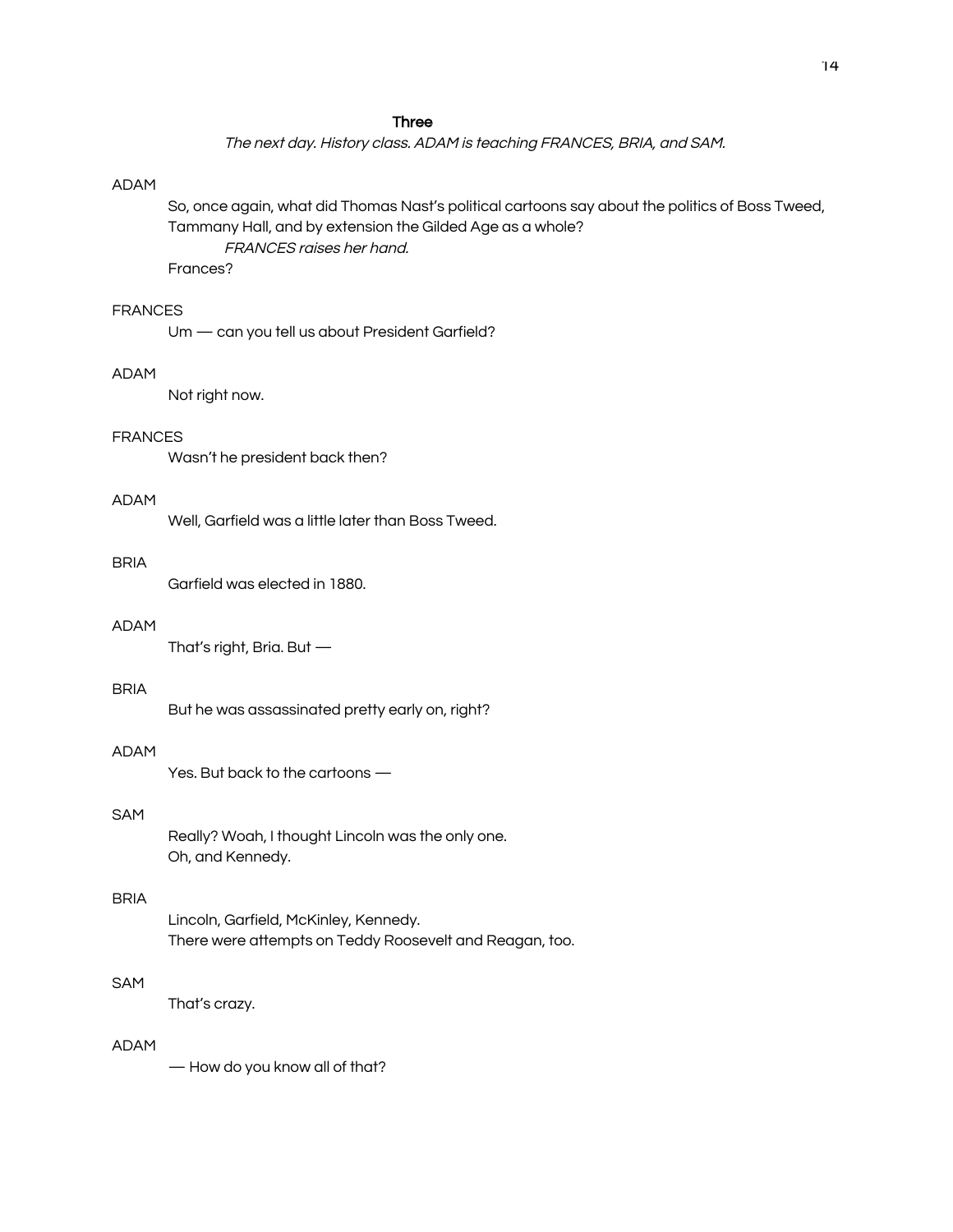# **BRIA**

I like Stephen Sondheim.

# **SAM**

Who?

# **BRIA**

He writes musicals. He wrote one called Assassins about - well, assassins.

# **ADAM**

Right. But we're off track.

#### **FRANCES**

You know who killed President Garfield?

#### **BRIA**

Charles Guiteau.

# **ADAM**

We can talk more about that, maybe later this week. Let's get back to Boss Tweed.

#### **SAM**

How did he kill him?

# **BRIA**

Shot him.

# SAM

Where?

# **BRIA**

 $Um - q train station$ .

# SAM

No, like in the head, or  $-$  ?

# **BRIA**

Oh! In the back.

# ADAM

Yes, very good, Bria. But -

# **FRANCES**

Are you related, Mr. G?

#### ADAM

Am  $1 - ?$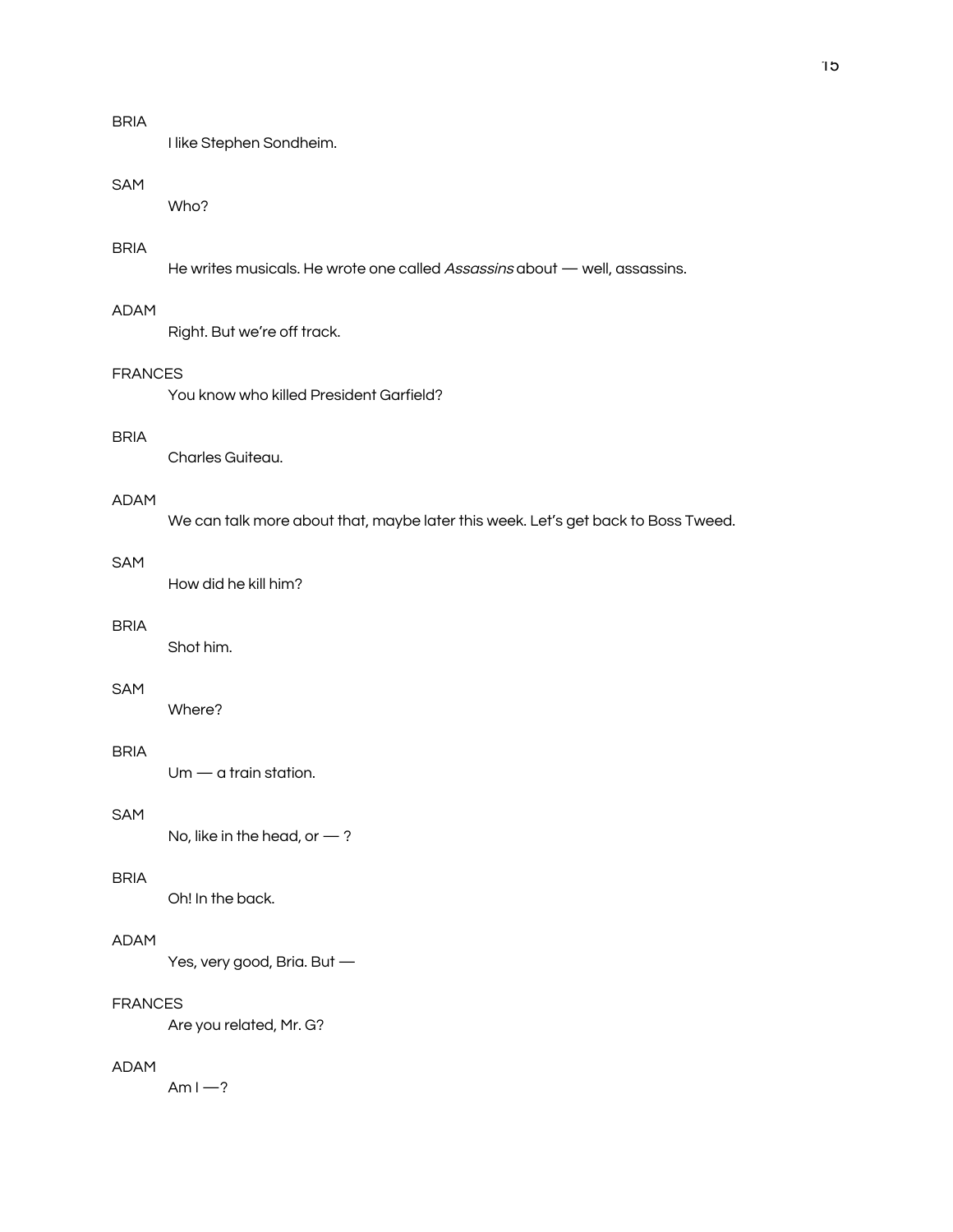To President Garfield.

## **ADAM**

Ha. No. I don't think so. I'm sure if I were, someone would've told me by now. Garfield's a pretty common last name.

## **FRANCES**

Do you wish you were?

#### **ADAM**

 $-$  No.

# **SAM**

What happened to the killer?

## **BRIA**

Charles Guiteau.

## SAM

Right, what happened to him?

# **ADAM**

As I was saying, though, Thomas Nast's cartoons of Boss Tweed emphasized the severe corruption going on in New York City politics at that time.

# SAM

But what happened to - what was his name again?

# **BRIA**

Guiteau.

## **ADAM**

Okay, fine. I'll tell you, but then we're getting back to the lesson.

# **FRANCES**

Mr. G?

#### **ADAM**

What, Frances?

#### **FRANCES**

Three $-$ 

## **ADAM**

What?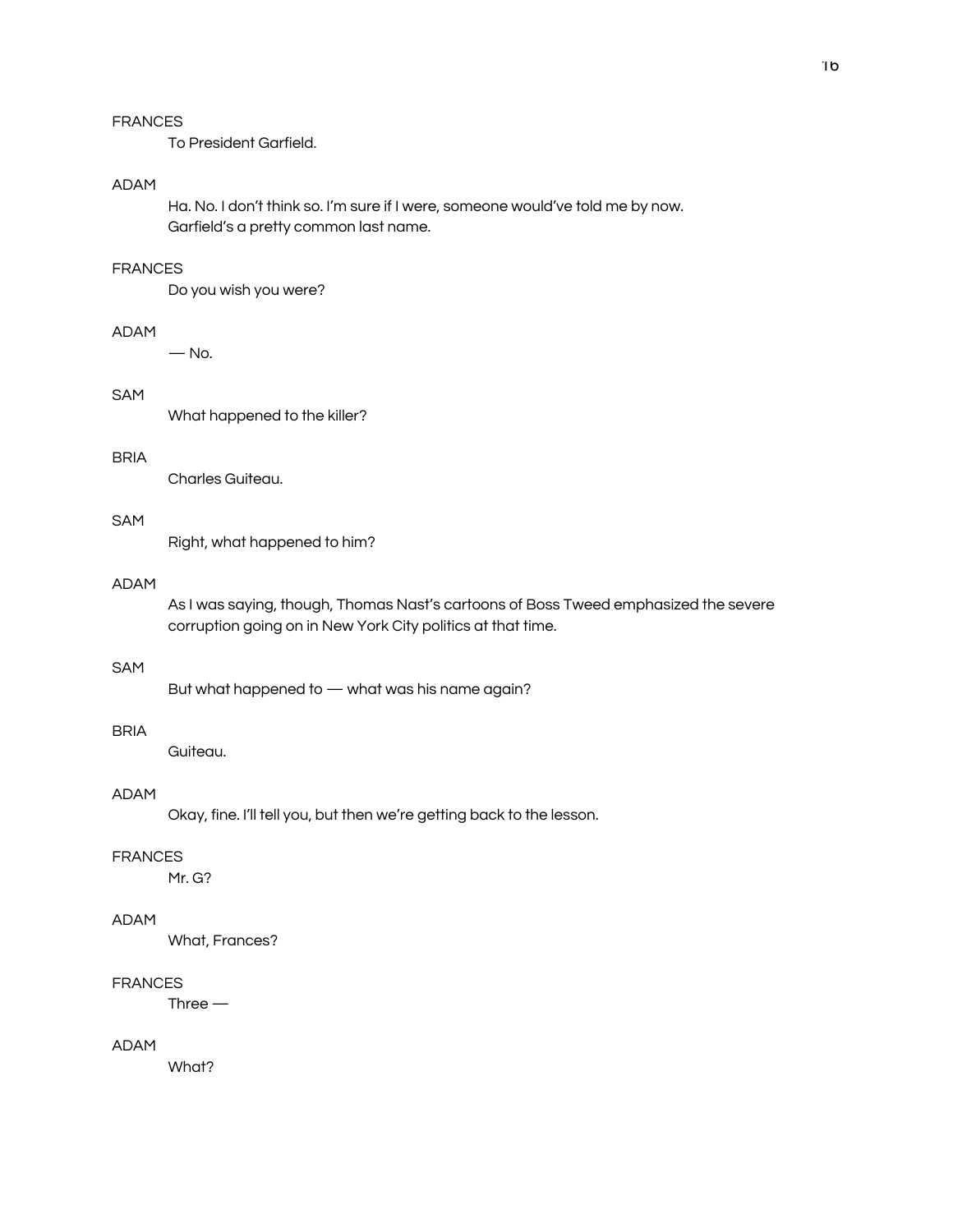$Two -$ 

## **ADAM**

What are you counting?

# **FRANCES**

What do you think?

The bell rings. FRANCES, SAM, and BRIA stand to leave.

# SAM

You're going to tell us tomorrow! Promise!

#### ADAM

You should look it up if you're so interested, Sam.

## SAM

That sounds like a lot of work.

#### **BRIA**

Bye, Mr. G.

## **ADAM**

Frances, can I talk to you for a moment?

# SAM

Oooh!

# **FRANCES**

Shut up. I'll catch up with you, Bria.

SAM and BRIA exit.

# **ADAM**

So, Frances -

#### **FRANCES**

What did you do to my mom?

## **ADAM**

That's not what I wanted to talk to you about.

# **FRANCES**

What did you do? And why the costume?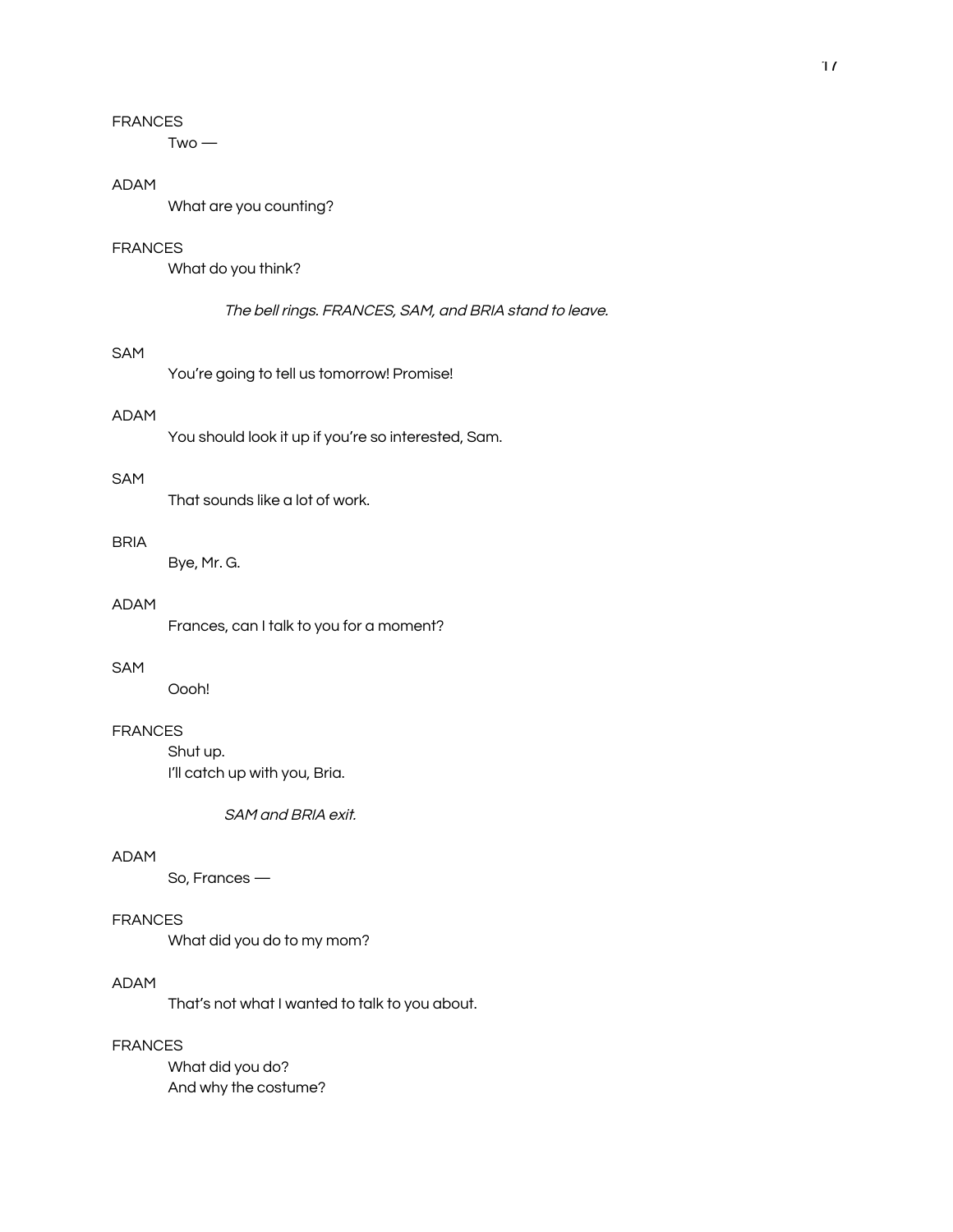Frances, we need to talk about your grade in this class.

#### **FRANCES**

Here we go.

# **ADAM**

You're not doing well.

# **FRANCES**

I'm doing fine. C's get degrees, right?

## **ADAM**

Frances.

# **FRANCES**

Why do you even have that costume?

## **ADAM**

I think you and I should come up with a plan to get your grade up, okay?

#### **FRANCES**

Why do you have the costume, Mr. G?

# **ADAM**

You're not going to cooperate until I answer, is that what's going on here?

# **FRANCES**

I'm curious.

## **ADAM**

- I do occasional presidential impersonations. Like, speeches. At libraries, for history groups, that sort of thing. On weekends. Very occasionally.

## **FRANCES**

When's your next one?

# **ADAM**

I'm not telling you that. Anyway, let's figure out a plan to help your grades -

#### **FRANCES**

What did you do to my mom? Why doesn't she want to see you anymore?

## **ADAM**

- That's between me and her.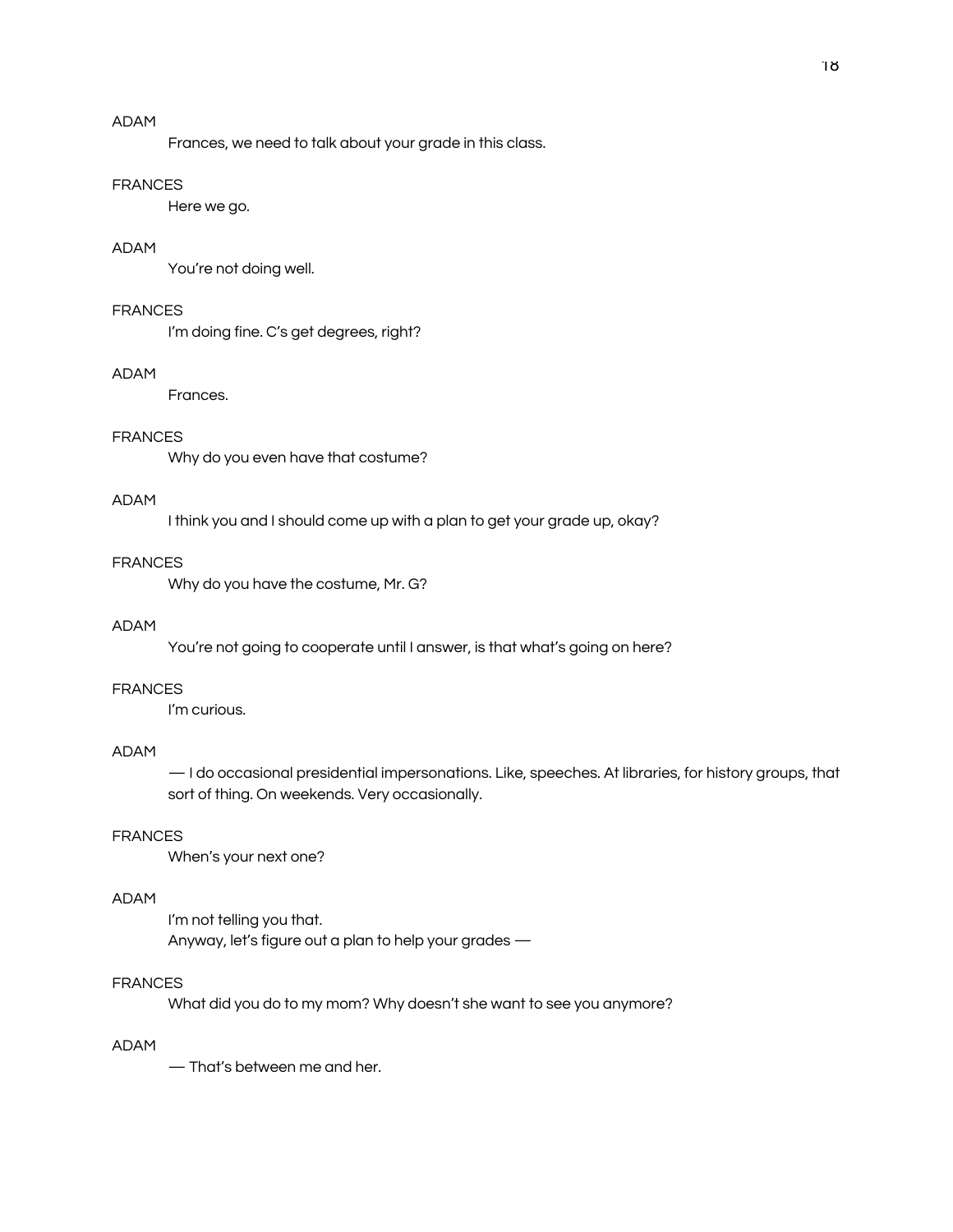Cool. I'm going to go, okay? I'm late.

#### **ADAM**

I thought you had a free period after this.

## **FRANCES**

Yeah, and I'm late for it.

# **ADAM**

Don't you want to improve your grades?

#### **FRANCES**

- I'll start to consider it.

## **ADAM**

What do you  $-$  oh. How much did you hear last night?

#### **FRANCES**

Nothing, why? See you, Mr. G.

> FRANCES exits the classroom. Shift. FRANCES approaches BRIA.

## **BRIA**

What did he want to see you about?

## **FRANCES**

Apparently I have really good grades in history, and he wanted me to be more like a normal person so I could stop humiliating all the rest of you.

# **BRIA**

Ha. Really, what did he say?

#### **FRANCES**

That's really truly it. Sorry, Bria, looks like you've got to step it up.

## **BRIA**

Was it about him and your mom?

## **FRANCES**

I don't want to talk about it.

#### **BRIA**

Why, did something happen?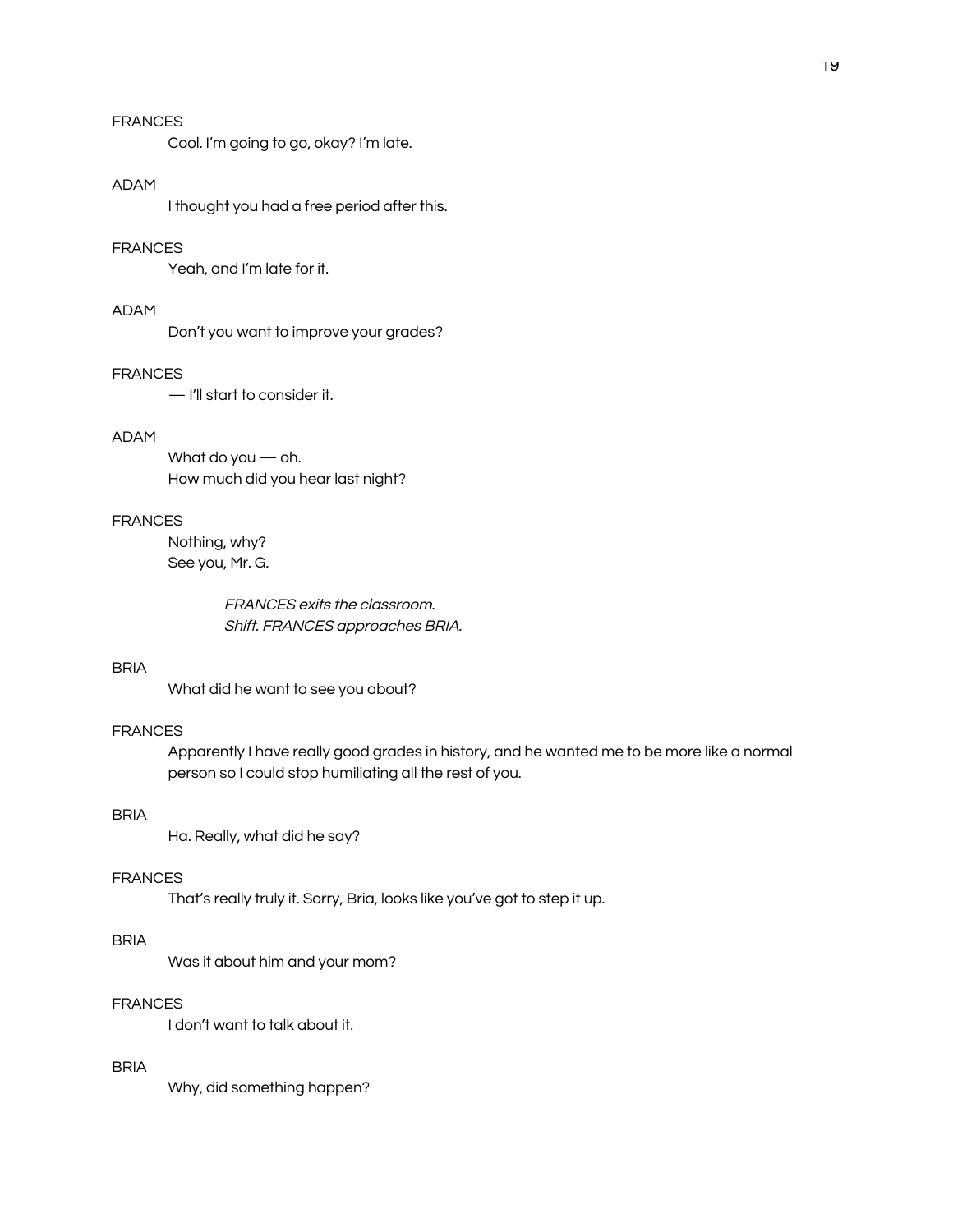I don't know. She doesn't want to see him anymore.

#### SAM off

Maybe he cheated on her!

# SAM enters.

#### **FRANCES**

Sam, shut up, I don't want people knowing about this.

## SAM

Sorry, Fran, but people know about it. If they get married, will you have to change your name to Garfield?

#### **BRIA**

Go away, Sam.

# **SAM**

What? I'm just messing around.

#### **BRIA**

Yeah, you're being an ass.

# **SAM**

Now how can we find out if he cheated? Steal his phone?

#### **FRANCES**

I know you think you're some sort of investigative reporter or something, but you're honestly terrible at it.

And stop talking about my mom, please.

## **SAM**

I wouldn't cheat on your mom, Frances.

# **FRANCES**

Great.

## **BRIA**

We don't even know if he did, anyway.

#### **FRANCES**

Can we talk about something else?

## SAM

I would treat your mom right.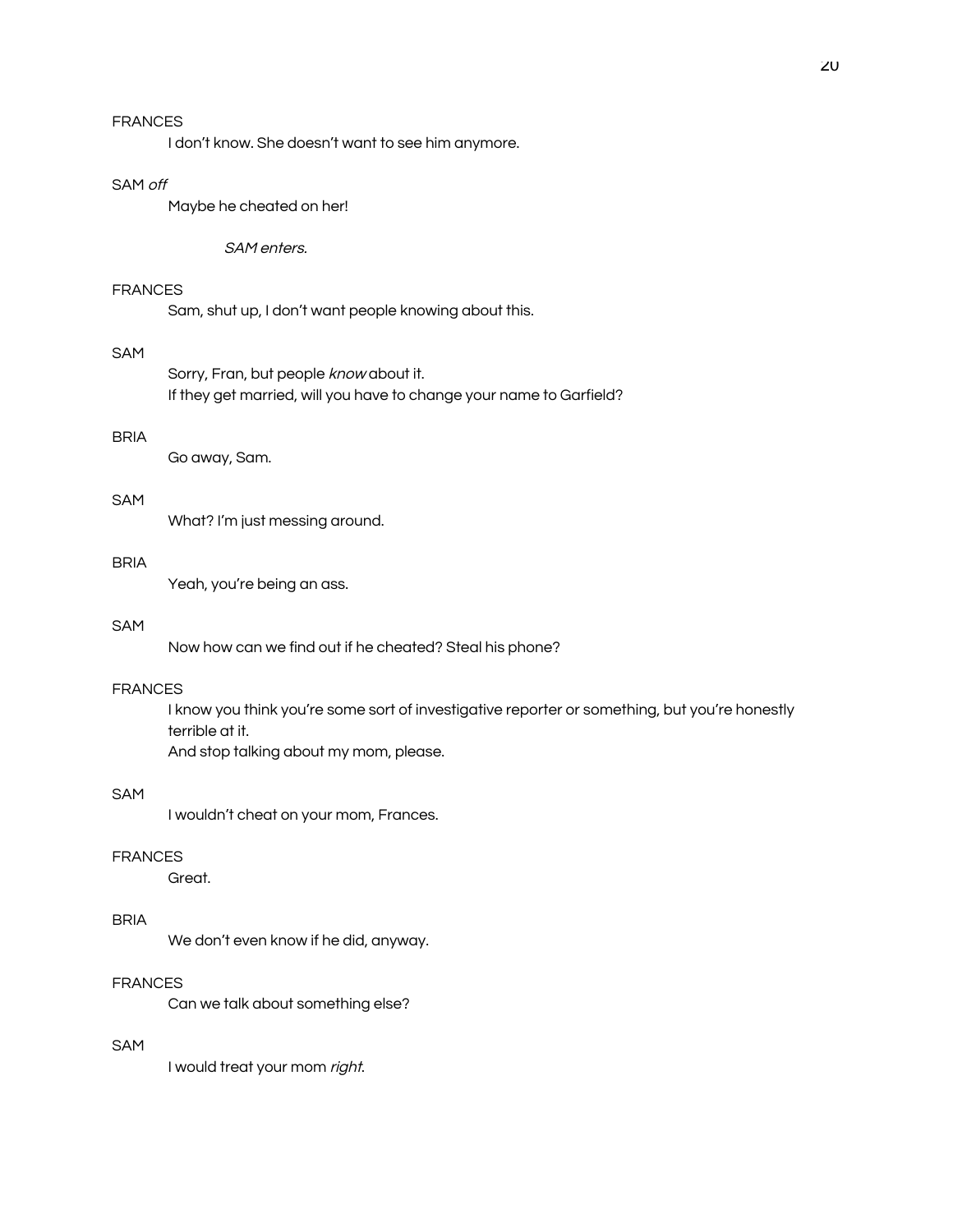# **BRIA**

You should come to the Gazette meeting after school.

#### **FRANCES**

No thanks, sounds boring.

# **BRIA**

Come on, it would be fun to have you there.

# **FRANCES**

I know you're all about extracurriculars and everything, but that's not for me, sorry. Plus, Sam will be there, right?

# **SAM**

You know it.

#### **FRANCES**

So definitely not.

# SAM

What did I do?

# **BRIA**

I'm saying, you should come to the Gazette because Mr. G will be there.

#### **FRANCES**

So?

## SAM

Oh! You can totally screw with him! For cheating on your mom!

#### **FRANCES**

Bria, is that what you were going to say?

## **BRIA**

- I'm ashamed to admit it, but yes.

#### SAM

You don't have to be ashamed, Bria, being bad for a moment won't kill your chances at Cornell, or whatever. It's good to be bad. I'd be happy to prove my point to you.

## **BRIA**

Sam, gross.

#### **FRANCES**

I like that.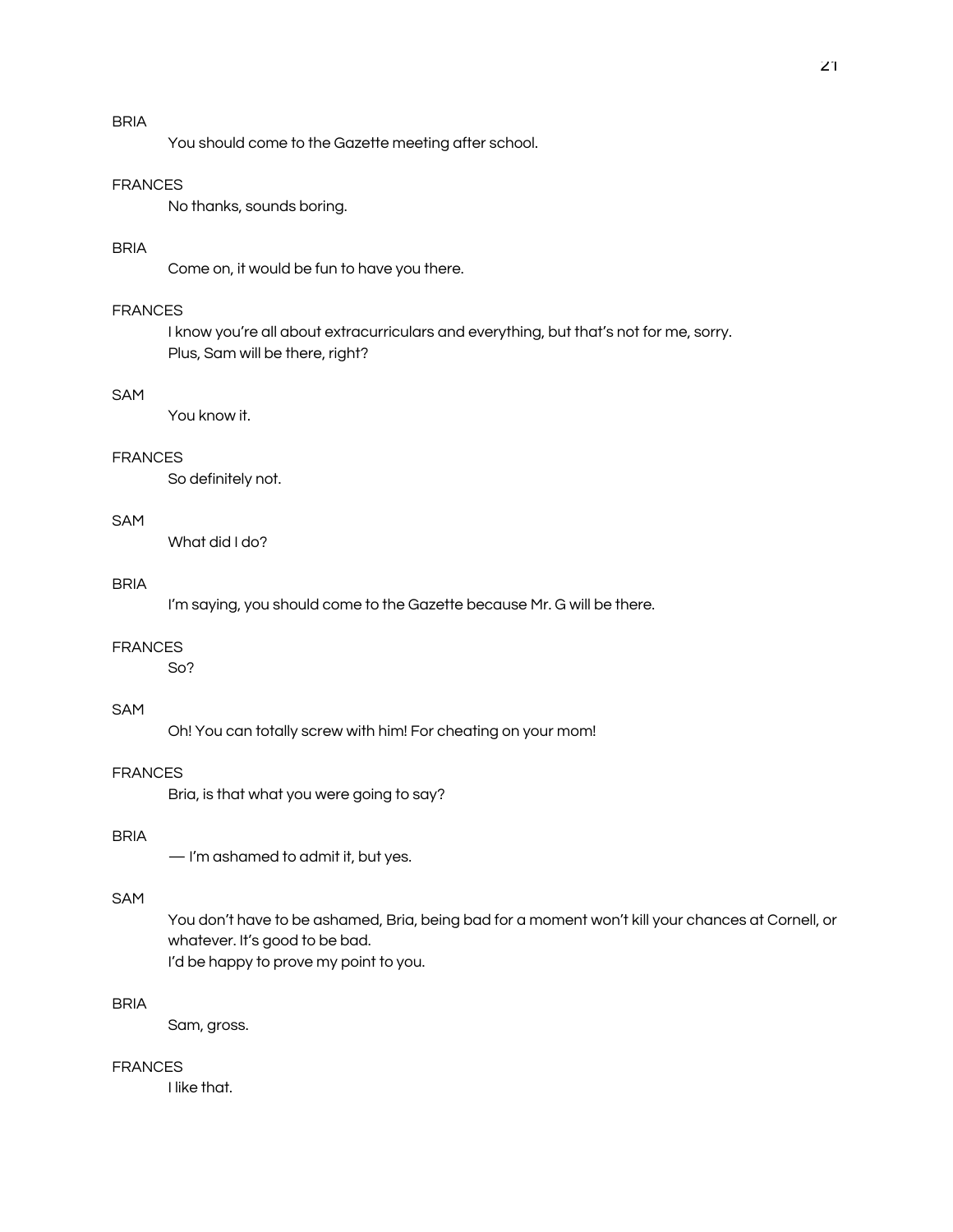# SAM

I thought you might.

# **FRANCES**

Not that, perv. I like the idea of messing with Mr. G, somehow. Yeah, I'll be there.

# SAM

Yes! Watch out Mr. G, you don't mess with Frances' mom!

## **BRIA**

What are you going to do to him? I'm nervous. This is going to be good. Bad, but good.

# **FRANCES**

I have some ideas.

Transition.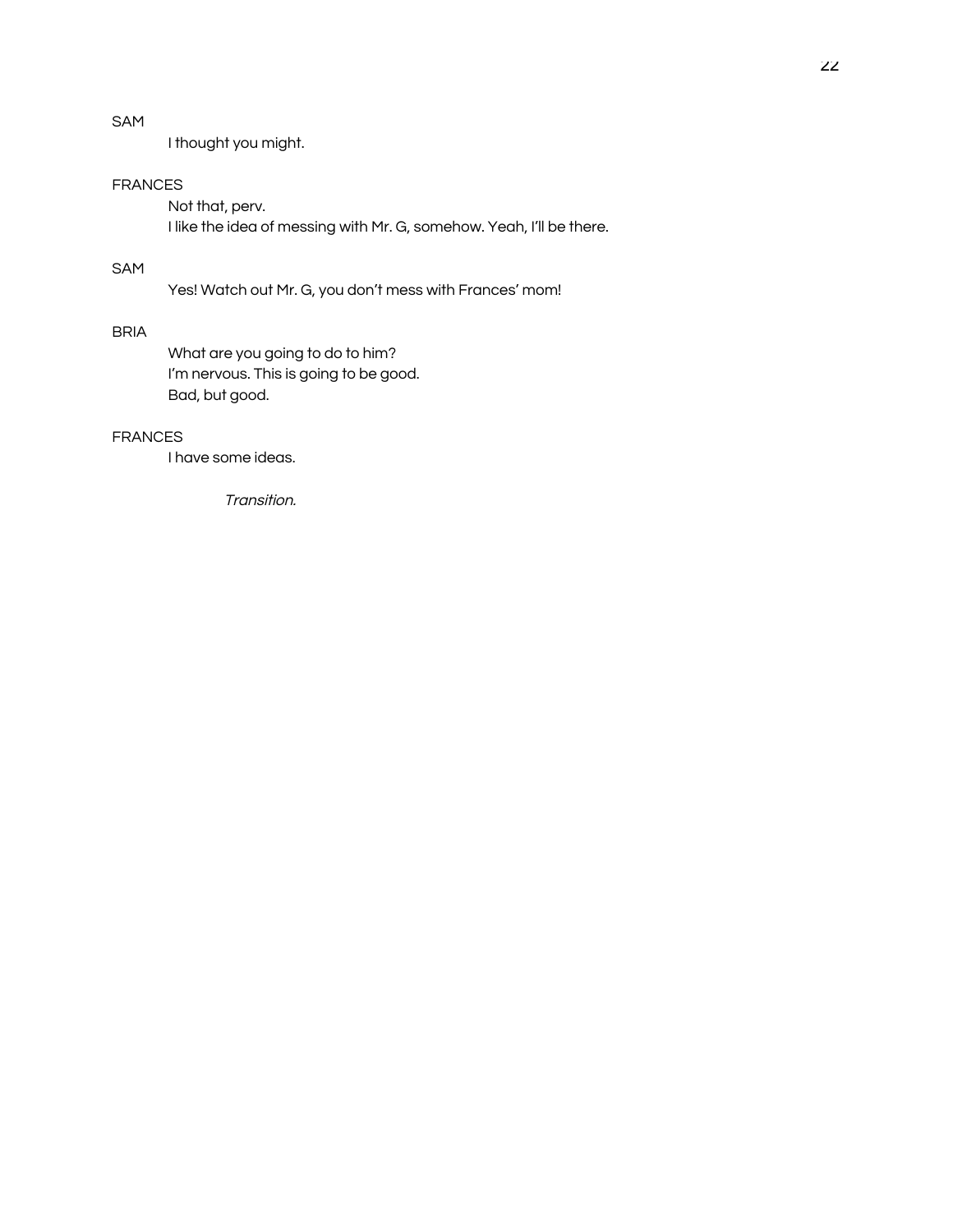#### Four

FRANCES is on the phone with DIANA.

#### **DIANA**

- Okay, sure. That's fine.

## **FRANCES**

Bria thought it would be fun if we started going together.

## **DIANA**

Well, I think it's good that you're doing this. It'll look good on your applications.

#### **FRANCES**

Yeah, that too.

# **DIANA**

That's great, honey. We should start looking at schools with journalism programs, if that's something you're interested in.

#### **FRANCES**

 $-$  Sure.

## **DIANA**

Do you need me to pick you up? What time will you be done? I should make dinner later, right?

#### **FRANCES**

Geez, Mom, one at a time. Um, Bria can probably drop me off. I'll call you later.

#### **DIANA**

Okay. Love you, hon.

#### **FRANCES**

Bye.

Shift. ADAM is wrapping up the Gazette meeting. FRANCES, BRIA, and SAM are there.

## **ADAM**

Great meeting. This is going to be a good issue, everyone.

#### **SAM**

Do I really have to write a story about the musical?

## **ADAM**

Yes.

#### SAM

Gross.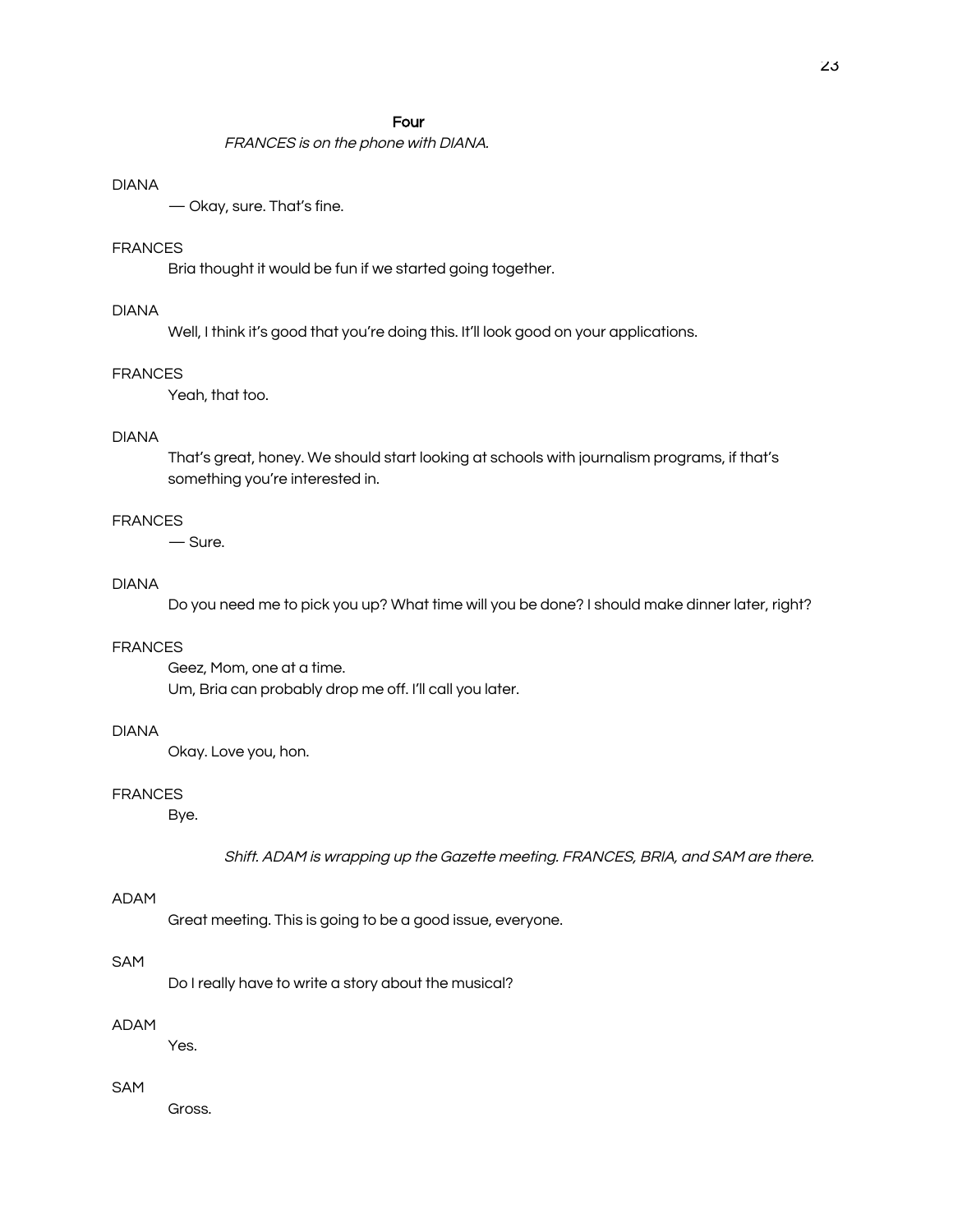## To BRIA. Want to switch?

#### **ADAM**

And you can't switch with Bria this time.

# **BRIA**

Nice try.

# **SAM**

Come on! I thought you liked nerdy stuff like that!

#### **ADAM**

Alright. End of discussion. Meeting over. Have a good night, everyone. See you next week.

BRIA and SAM start to pack up. FRANCES approaches ADAM.

## **FRANCES**

Excuse me, Mr. G?

#### **ADAM**

Hey Frances, thanks for joining us today. I'm excited to have you aboard.

#### BRIA quietly, to SAM

It's happening, it's happening.

## **FRANCES**

Yeah, no worries. Hey, I wanted to ask you a question?

## SAM to BRIA

What's she going to do?

## **ADAM**

Shoot.

# **FRANCES**

I was thinking, maybe I could write an opinion column for the next issue? I think I'd be really good at that sort of thing and I want to try it out.

# **ADAM**

Oh, we don't do columns. We do editorials, though! That way it isn't an individual student's opinion, it's the view of the whole paper.

#### **FRANCES**

 $But -$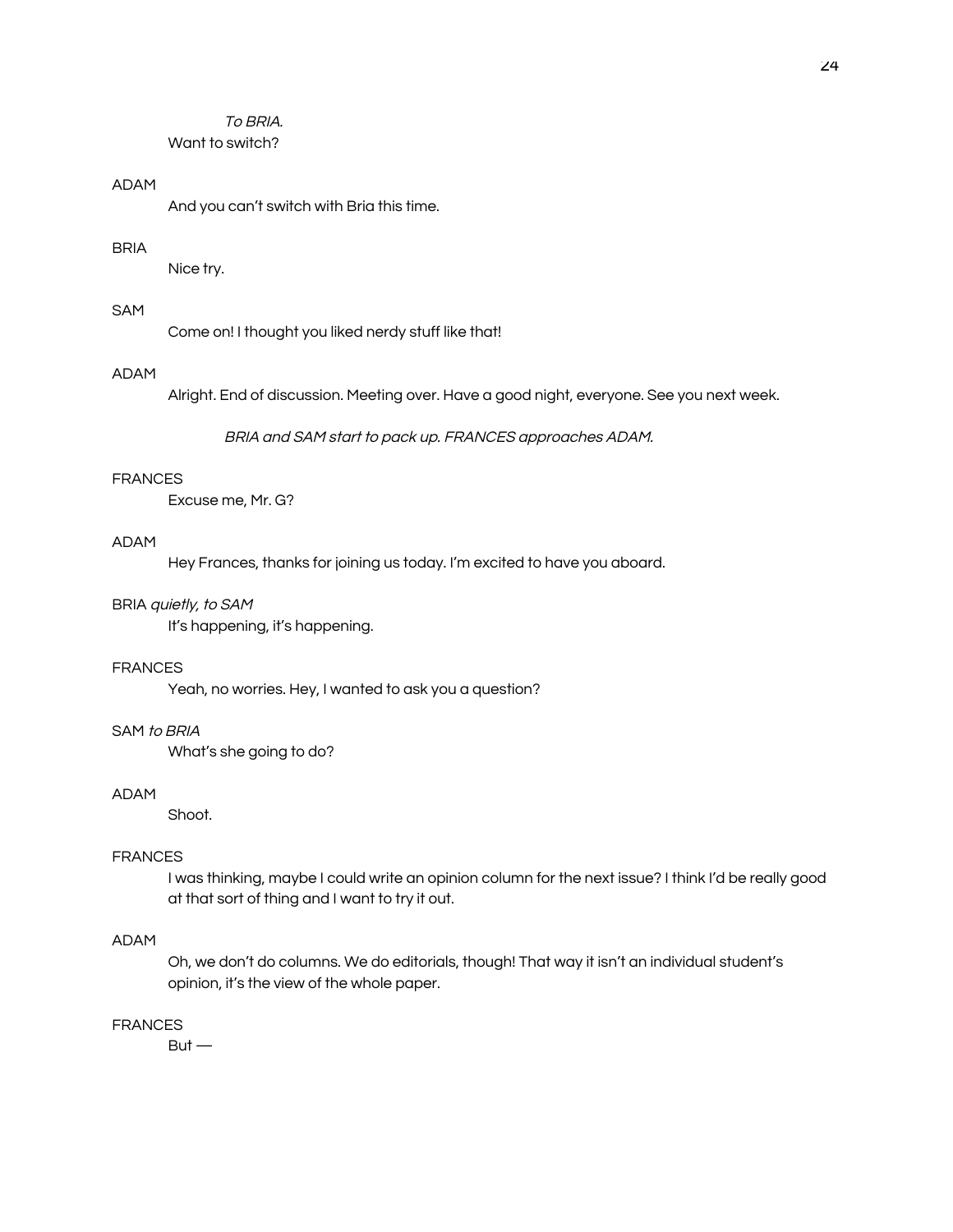Anyway, that's why I put you on the editorial with Bria. Since it's your first issue, working on that will help get you used to the way we do things around here. Sound good?

## **SAM**

I think Frances would write a great column.

## **FRANCES**

Thanks, Sam. But it's okay. I was really only asking because my mom wants me to find more ways to express myself, or something.

I'll just tell her that Mr. G wanted me to make my beliefs conform with the greater student body.

# **ADAM**

What?

## **FRANCES**

She'll be disappointed, but I think she'll be able to get over it eventually.

## **ADAM**

I didn't say I wanted you to do that.

### **SAM**

That's what I heard.

#### **ADAM**

Okay, I see what's going on here. Frances, can I talk to you alone?

## **BRIA**

Sounds like that's our cue.

BRIA and SAM exit hurriedly.

## **ADAM**

Frances. You can't use your mother as a way to make me let you do whatever you want.

# **FRANCES**

Here's the thing. I really do want to do this column. I think I'll really like writing it. I mean, as much as / can like doing something.

## **ADAM**

- How much of our conversation did you hear?

## **FRANCES**

I don't know what you're talking about.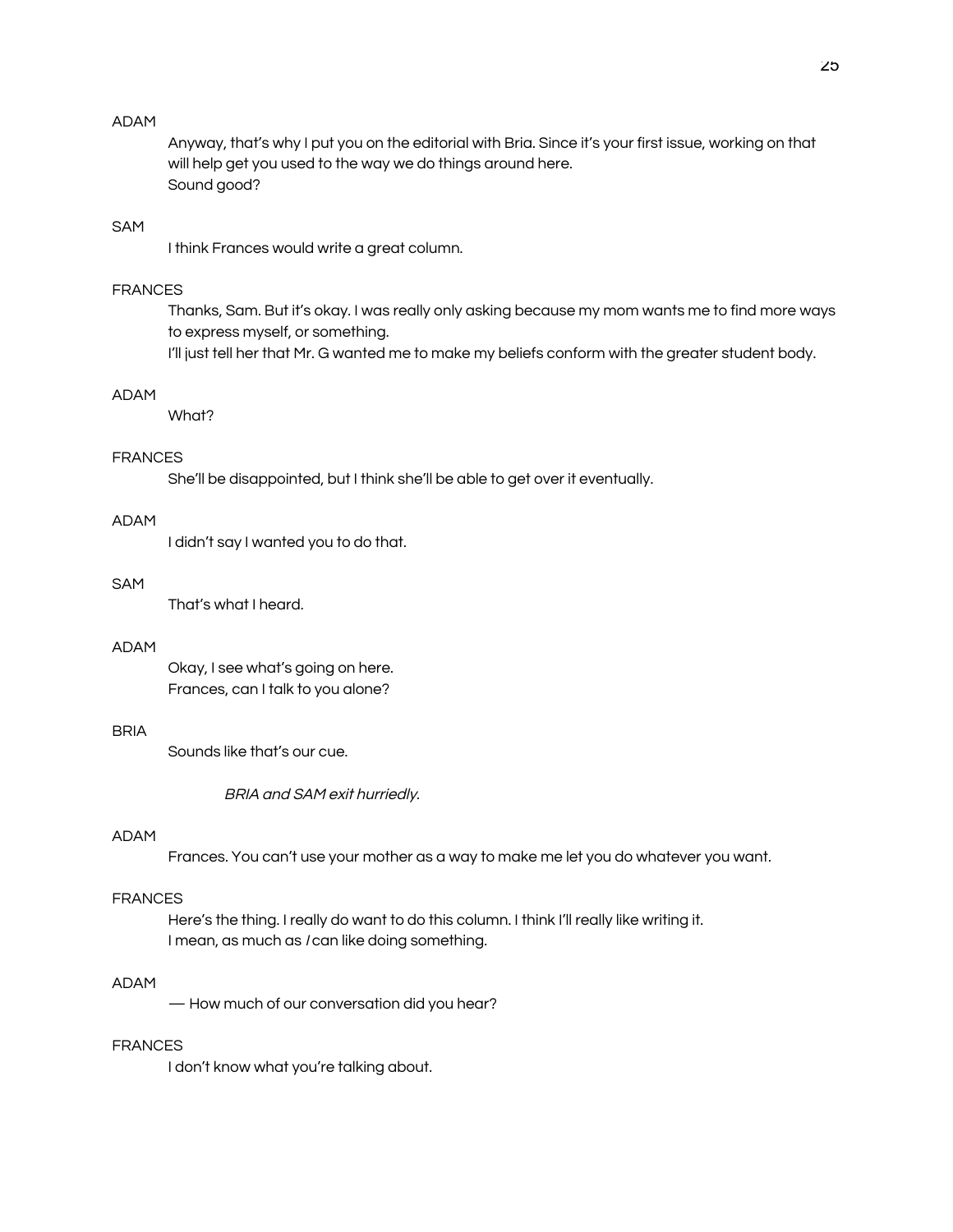What would you even write about? A column needs to be an opinion about something.

#### **FRANCES**

I have some ideas.

# **ADAM**

Great, what are they? It would need to be approved by me.

## **FRANCES**

Would it, though?

## **ADAM**

Frances, you're treading on very thin ice right now.

## **FRANCES**

To my knowledge, Mr. G, so are you.

# **ADAM**

Listen,  $I$  —

## **FRANCES**

What are you going to do? Complain to my mom?

# **ADAM**

Fine. You know what? I'll make you a deal.

# **FRANCES**

I don't want to make a deal.

#### **ADAM**

I think you might.

Write the column about history, write it well, and I'll count it as extra credit in my class. It'll bump your grade up by a letter.

# **FRANCES**

So, what, I'll be at a B minus?

#### **ADAM**

That's right.

#### **FRANCES**

Make it a B plus.

## **ADAM**

I can't do that. That's too much.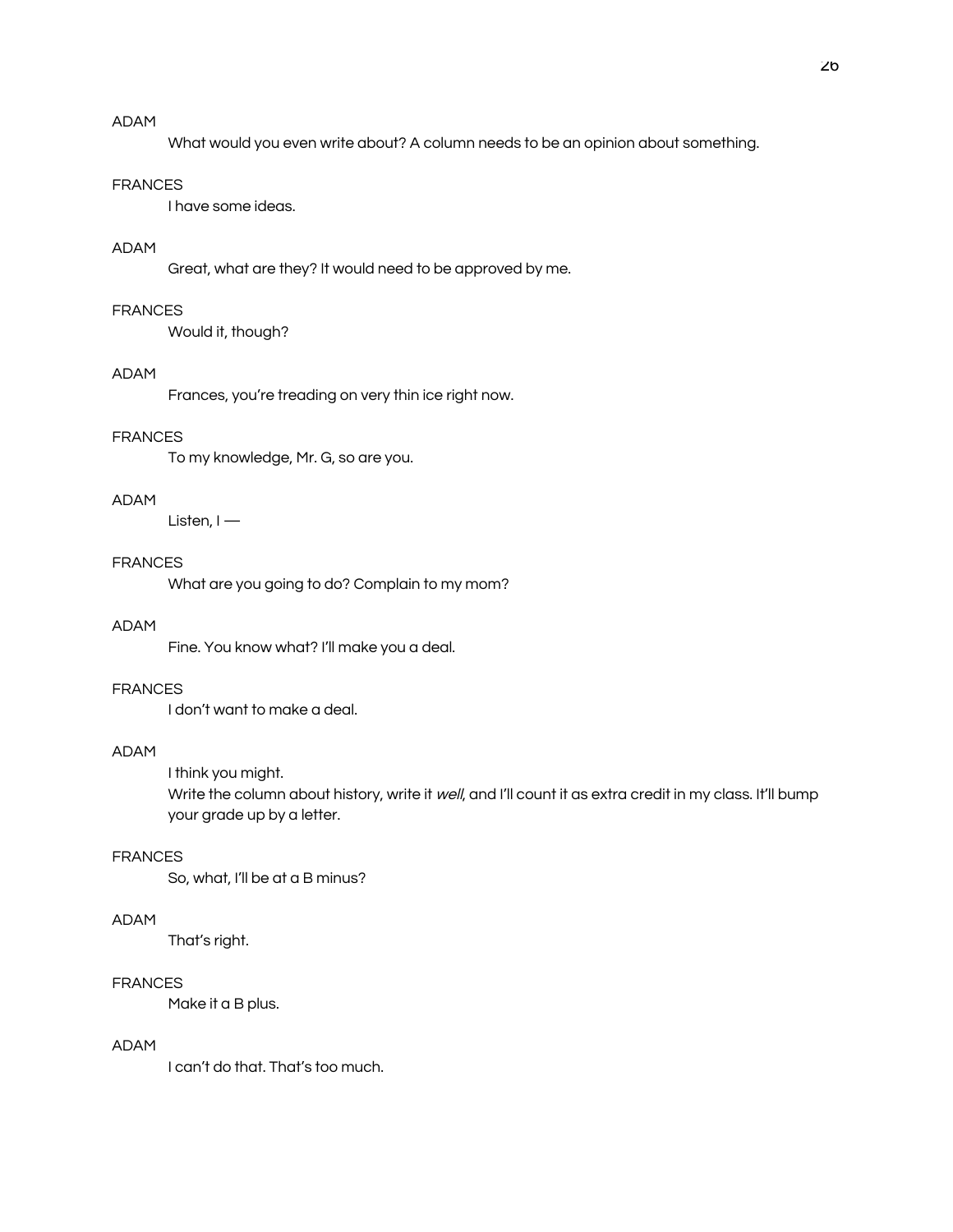Well, we're aiming for A, right? Why not get as close as we can?

#### **ADAM**

- Let's compromise. How about B.

# **FRANCES**

I'll take it.

They shake hands.

### **ADAM**

This is a terrible idea.

#### **FRANCES**

You're doing great, Mr. G. You're doing a really good job.

#### **FRANCES** exits.

#### **ADAM**

This is a terrible idea.

ADAM pulls out his phone and dials. He waits, then leaves a message. Hi, Diana? I know I shouldn't be bothering you, and I'm sorry, but we need to talk. It's about Frances. Everything is all good, all fine, great actually. So great. But we should talk. Okay, I've rambled on long enough. Hope you've been well. Talk soon. Call me back when you get this message. Or text. Email. Whatever you prefer. Alright, that's all. Thank you. Okay. Bye.

Shift. FRANCES catches up with BRIA.

#### **BRIA**

How did it go? What did you say? What did he say?

#### **FRANCES**

I got the column.

## **BRIA**

Oh my god.

## **FRANCES**

I know!! I was all like, "I'm going to do this column," and he was like, "No you aren't," and I was like, "You don't want to upset my mom," and he gave in! He's letting me write about whatever I want, it just has to be about history.

#### **BRIA**

I can't believe you got away with it. What are you going to write about?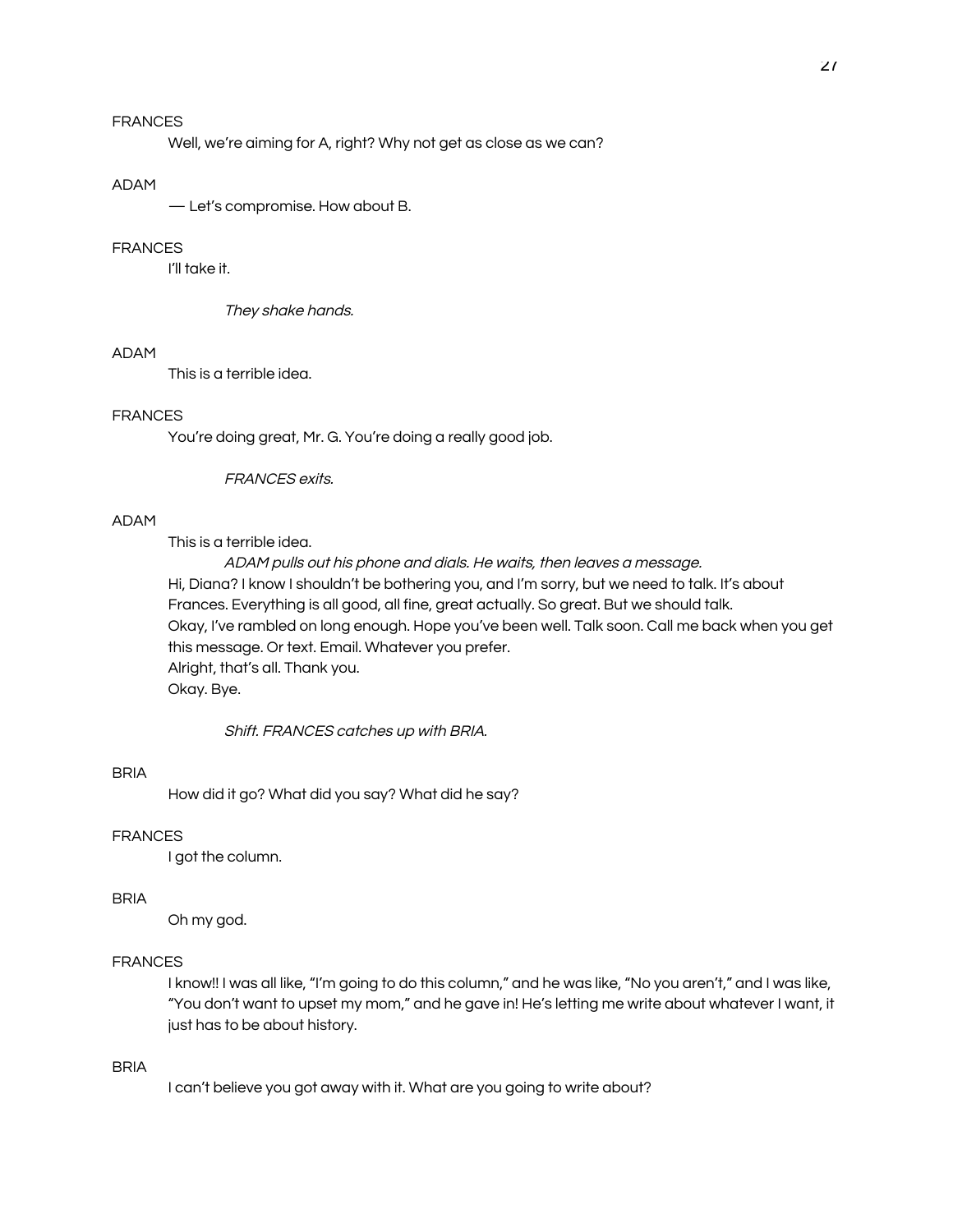I'll figure something out. I honestly didn't expect to get this far.

## **BRIA**

So what is your endgame here? Just to mess with Mr. G?

# **FRANCES**

Did you really just use the word endgame?

## **BRIA**

What? What's wrong with it?

#### **FRANCES**

Nothing, just, damn, you are so smart all the time. Like it doesn't stop.

## **BRIA**

 $-$ Thanks?

## **FRANCES**

I want to get Mr. G to stop dating my mom.

#### **BRIA**

Why don't you ask him?

# **FRANCES**

But that's the thing. Why would he listen to me? When she asked him, he didn't listen. He's still trying to get back with her.

## **BRIA**

Oh. Yeah. Good point.

#### **FRANCES**

So I've got to do something drastic. To get through to his dumb history teacher brain.

#### **BRIA**

Just don't go to far. You might get in trouble.

#### FRANCES sarcastic

Oh no! Not trouble!

## **BRIA**

All I'm saying is you don't want to mess with your chances at getting into schools.

#### **FRANCES**

Bria. I'll be okay. It's not like I'm applying anywhere crazy like you. You've got to trust me.

# **BRIA**

- Alright. Okay. Do you have a plan?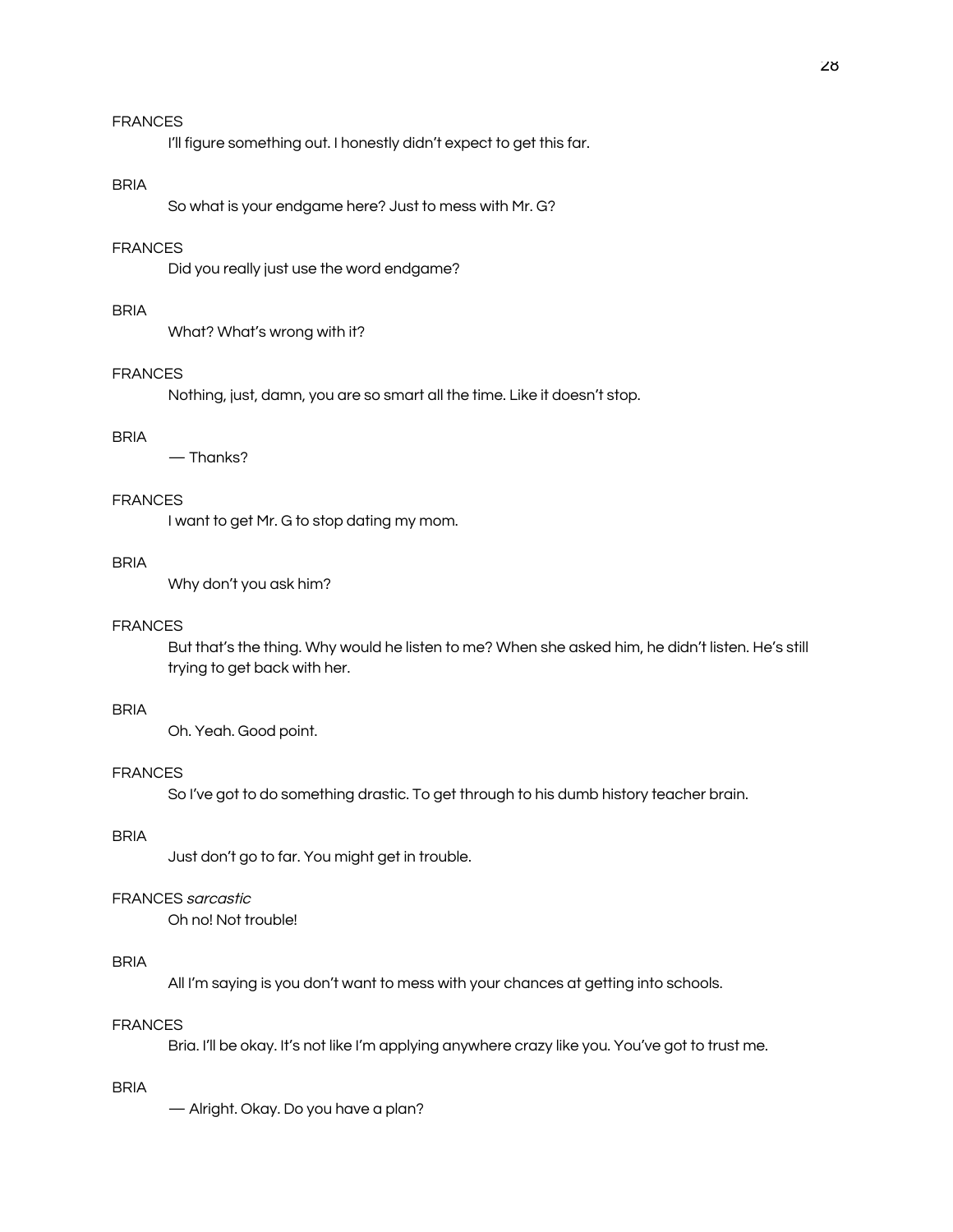Not yet. But I'll figure it out. Play it by ear. It's more fun that way, right?

# **BRIA**

- No. But I believe in you.

# **FRANCES**

You're too good a friend to me, Bria. Oh! Can I get a ride home?

Transition.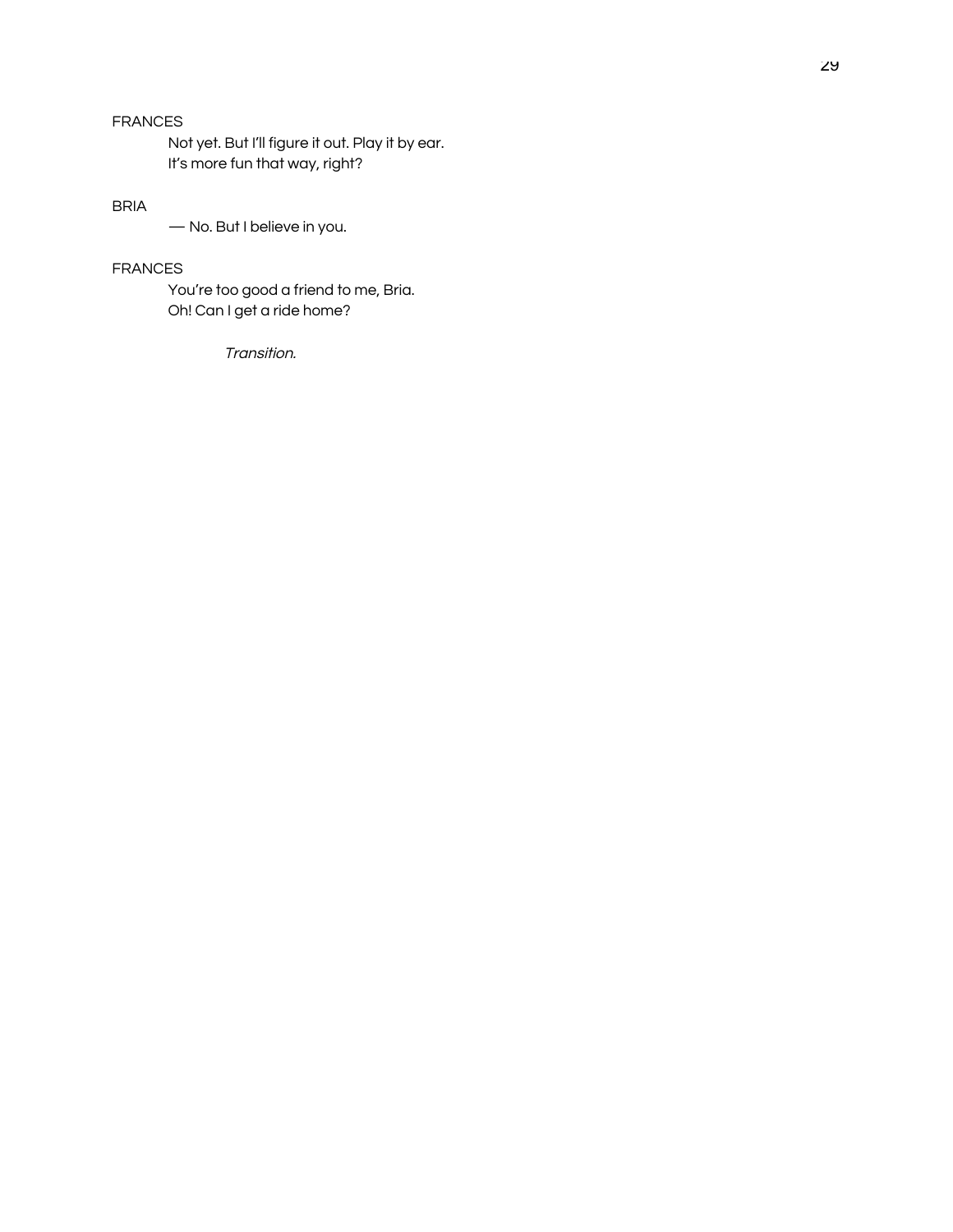#### **Five**

FRANCES comes home. DIANA is waiting.

## **DIANA**

So, can you tell me why I got a voicemail from Mr. G today, saying we need to talk about you?

## **FRANCES**

You what? I don't know. Did you talk to him?

## **DIANA**

I didn't call him back. But what was that about?

#### **FRANCES**

I don't know. Maybe I'm just really smart and he wanted to tell you. "Good job, Frances!" Thanks, Mom!

#### **DIANA**

It didn't sound like that was the case. Did you cause trouble at that newspaper meeting today?

#### **FRANCES**

No.

## **DIANA**

Don't lie to me, Frances.

#### **FRANCES**

I'm not lying, geez.

## **DIANA**

Because he sounded very serious.

#### **FRANCES**

Okay, that's his problem then.

#### **DIANA**

Like I said, you can tell me if you're uncomfortable with any of what's been going on between him and me.

You said it was okay when we started seeing each other, but if that's changed, then -

#### **FRANCES**

No, it hasn't, it's fine.

Plus you aren't seeing each other anymore, so whatever.

#### **DIANA**

Okay. I just want you to know that you're my top priority right now.

## **FRANCES**

Yeah, okay. Thanks.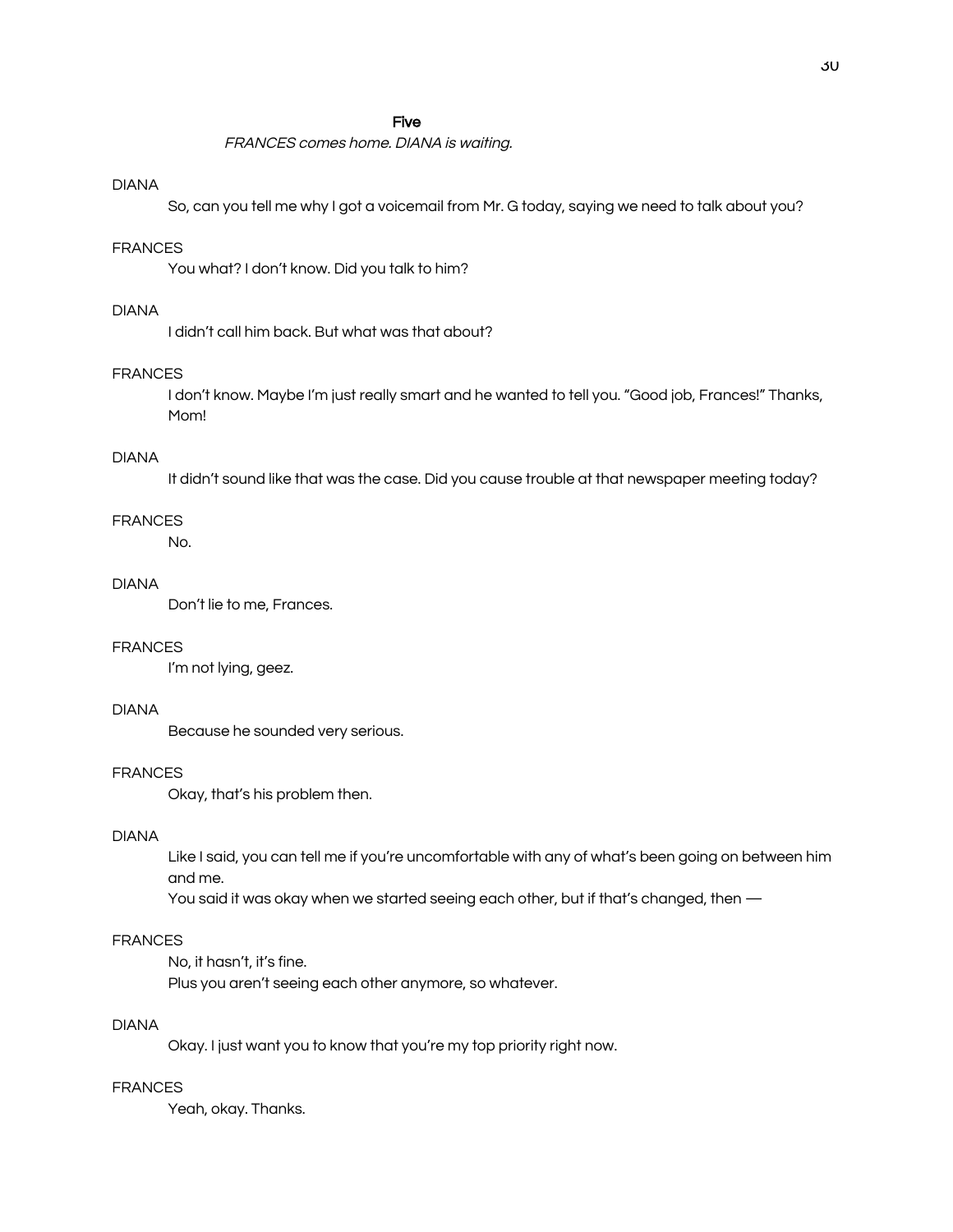And that you can talk to me if there's anything weird between you and Mr. G.

#### **FRANCES**

Nothing weird. He actually gave me my own column, so -

# **DIANA**

Really? A column?

# **FRANCES**

Yeah.

## **DIANA**

That's, um, that's great.

## **FRANCES**

See, there we go. That's how this conversation should have been going.

## **DIANA**

So you really like this writing thing. That's good, that could be a career.

#### **FRANCES**

Alright.

FRANCES tries to leave.

# **DIANA**

What are you going to write about?

#### **FRANCES**

I don't know yet. History, I guess. He's giving me extra credit. Can I go? I have homework.

# **DIANA**

Hold on. He's giving you extra credit for it?

#### **FRANCES**

Yeah, my history grade isn't great, remember? He made me a deal. And maybe this extra credit will get you off my case.

## **DIANA**

I'm only trying to help you, Frances.

#### **FRANCES**

Great.

# **DIANA**

I can't wait to read your column. I'm proud of you.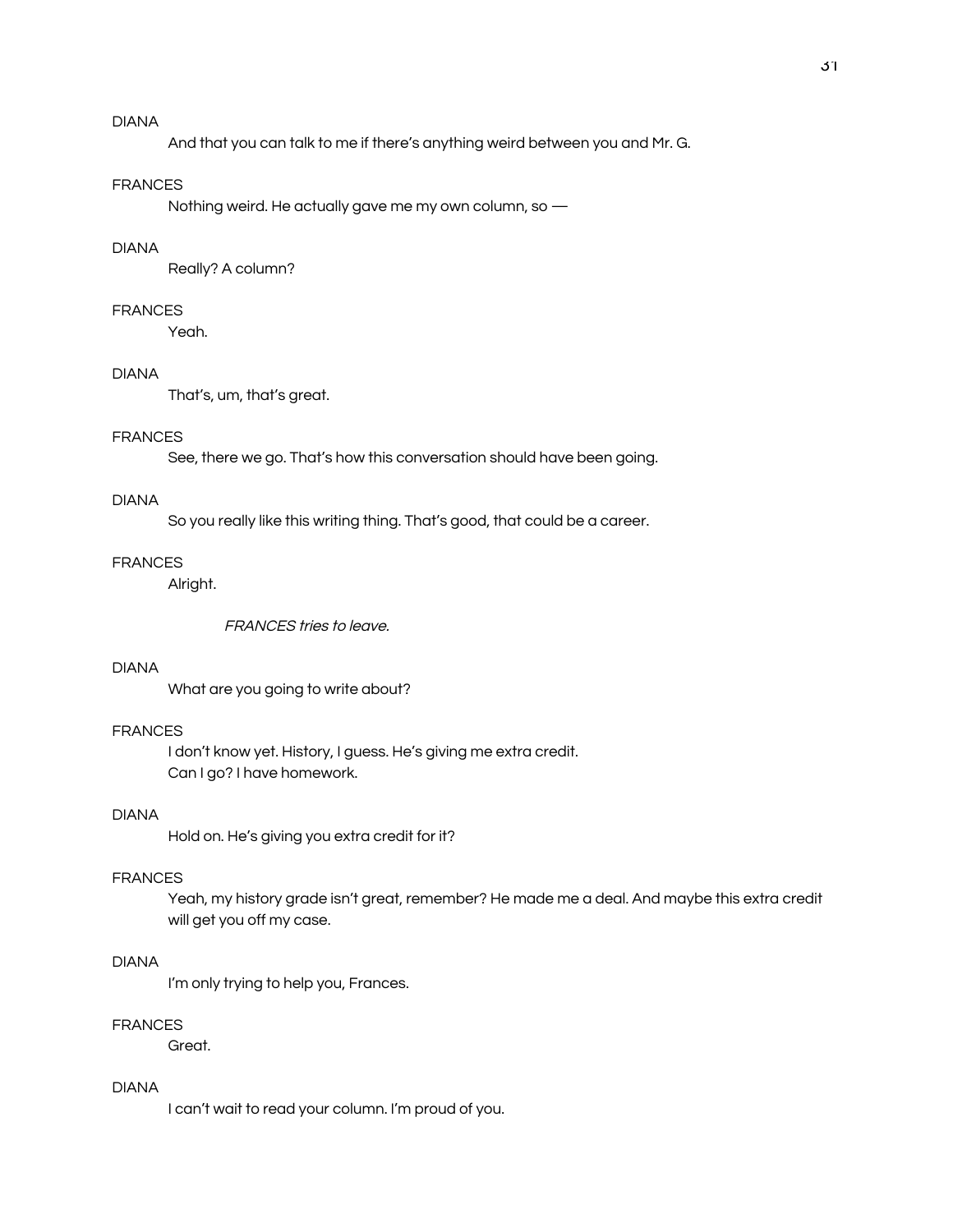Okay. Thanks. Homework time.

## FRANCES exits. DIANA takes out her phone and calls ADAM.

#### **DIANA**

Hi, Adam. I got your message. Right. Yes, we can meet.

Shift. The next day. BRIA and SAM are in their free period. BRIA is doing homework.

#### **SAM**

But, like, what am I going to do when you leave?

#### **BRIA**

You'll survive.

# **SAM**

I won't. It'll be so boring. I need you, Bria.

#### **BRIA**

You know I hate when you do that.

# SAM mock innocent

Do what?

## **BRIA**

You know. That weird flirting thing.

#### **SAM**

I'm just kidding around.

## **BRIA**

Yeah, but it doesn't feel like kidding sometimes.

#### SAM

That's what makes it funny.

# **BRIA**

It's not funny.

## **SAM**

See? This is what I'll miss. Our playful banter.

#### **BRIA**

You're the only one who thinks it's banter.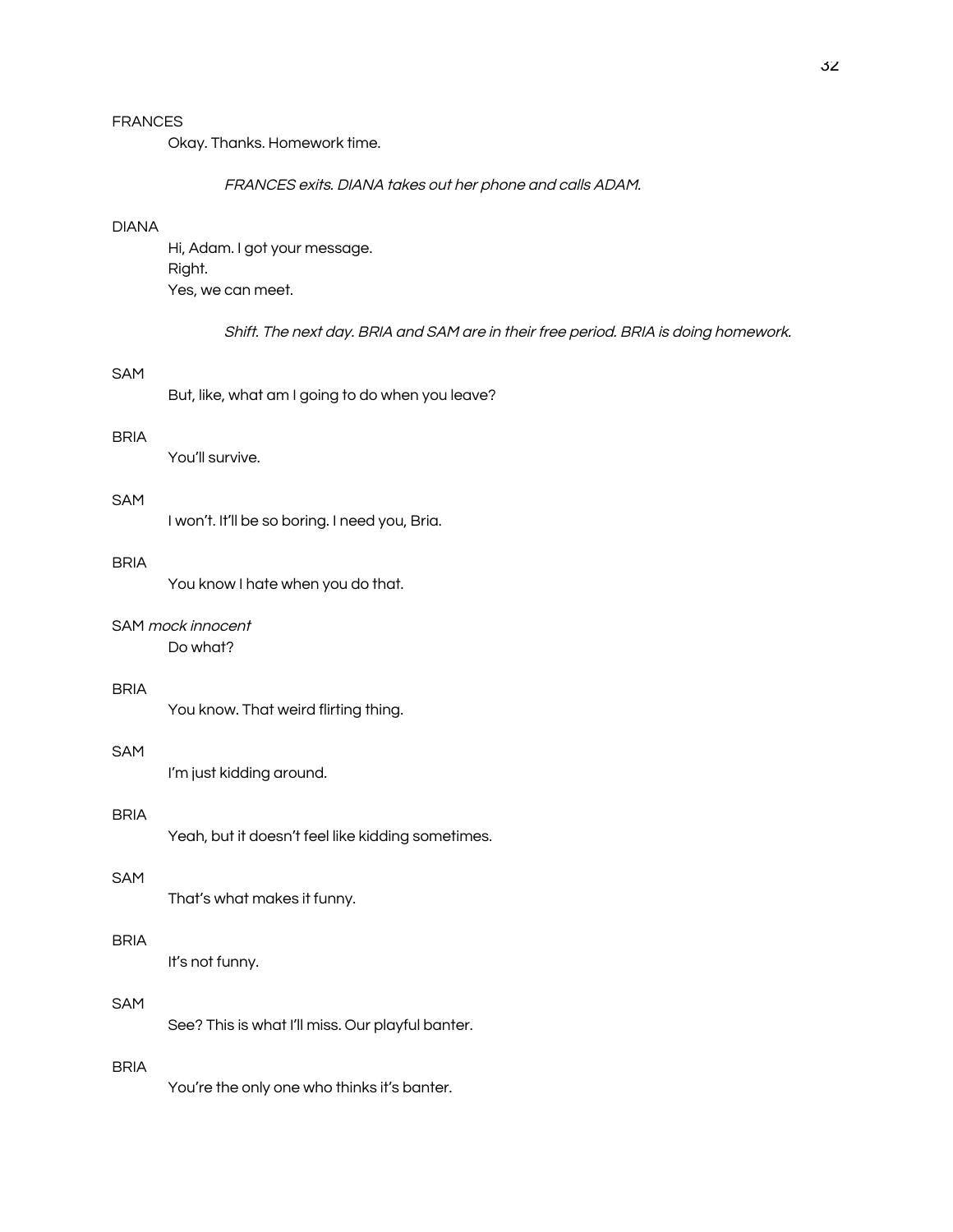| SAM         | Who else will I banter with, when you're gone?                                            |
|-------------|-------------------------------------------------------------------------------------------|
| <b>BRIA</b> | You don't have to stay here for college.                                                  |
| SAM         | I do, though.                                                                             |
| <b>BRIA</b> | Tell your parents off. Do what you want.                                                  |
| SAM         | I wish. But they have a point, I guess. Community college is cheaper. I can stay at home. |
| <b>BRIA</b> | Other places have scholarships.                                                           |
| <b>SAM</b>  | Yeah, but I'm not someone they'll want to give money to.<br>Maybe if I pretend to be you. |
| <b>BRIA</b> | Ha.                                                                                       |
| <b>SAM</b>  | I mean, Frances will probably stay here. Right? So I won't be completely alone.           |
| <b>BRIA</b> | I don't know. Maybe.                                                                      |
| SAM         | It's not like she has any big plans or anything.                                          |
| <b>BRIA</b> | Hey.                                                                                      |
| SAM         | What? I'm being honest.                                                                   |
| <b>BRIA</b> | You don't have to be a jerk.                                                              |
| SAM         | I'm not.                                                                                  |

You were.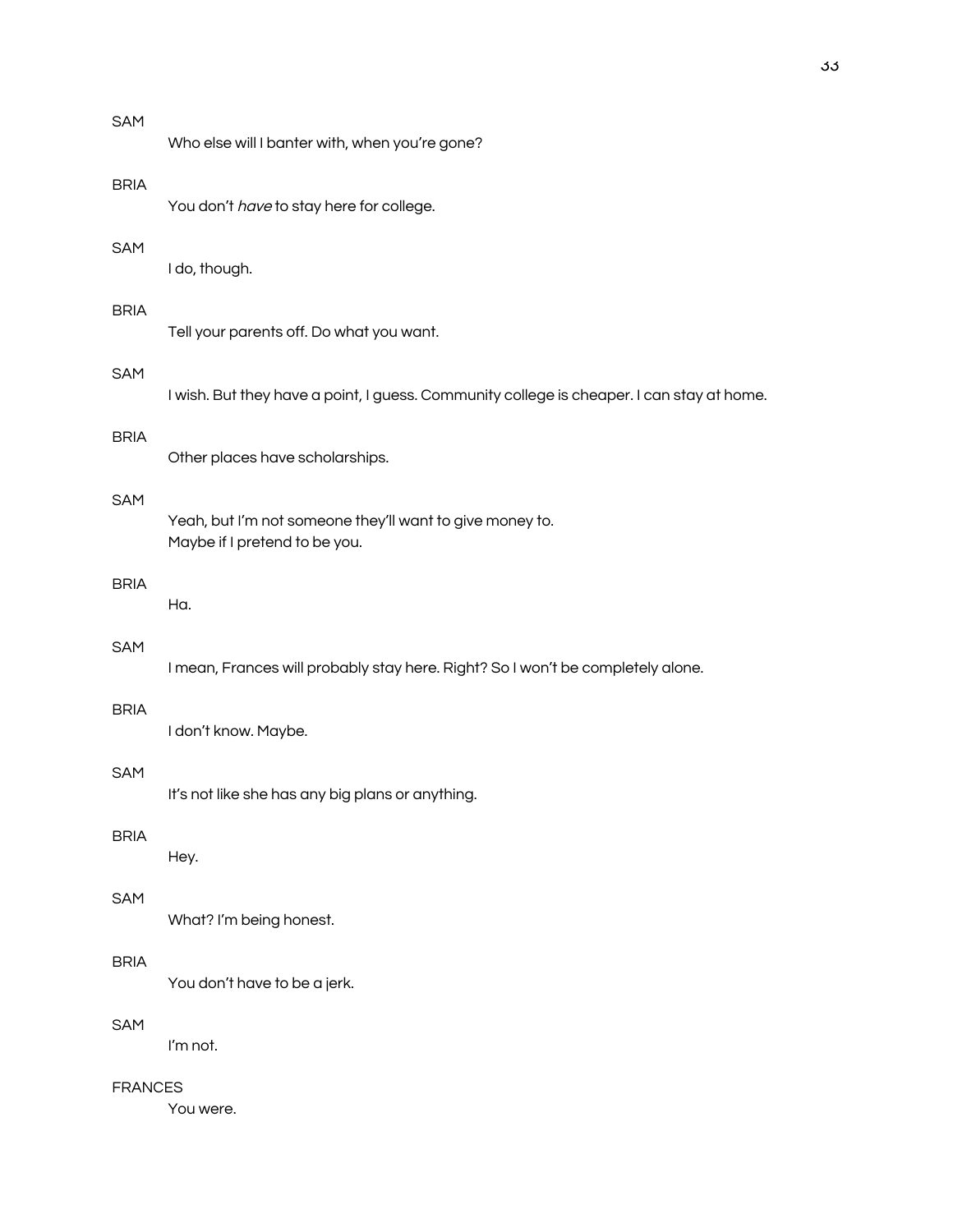## SAM

Like, joining the Gazette now? It's a Hail Mary. Get some extracurricular points for her application, or whatever.

# **BRIA**

The Gazette doesn't belong to you, Sam.

## **SAM**

She's probably just trying to get back at Mr. G. Which I'm fine with.

## **BRIA**

Why do you even care?

#### **SAM**

He gave me the musical assignment! I don't want to do that!

## **BRIA**

If you really want to be a reporter, I'm sure you'll have to write about a lot of stuff you don't like.

#### **SAM**

Plus he screwed me on my last essay.

#### **BRIA**

Okay. Whatever. You know he did actually end up giving Frances that column?

#### **SAM**

- What? Really?

## **BRIA**

Yeah. Her own column in the next issue. She can write about anything she wants.

# **SAM**

Wow. That's bullshit. I thought he was going to tell her no. I've been working on the Gazette all four years! And she just steps in and immediately gets a column?

#### **BRIA**

Well.

# **SAM**

You know what? I bet it's because he was dating her mom.

## **BRIA**

They're not seeing each other anymore.

# **SAM**

Yeah, I know. I'm not an idiot. But he's probably trying to get her back, through Frances.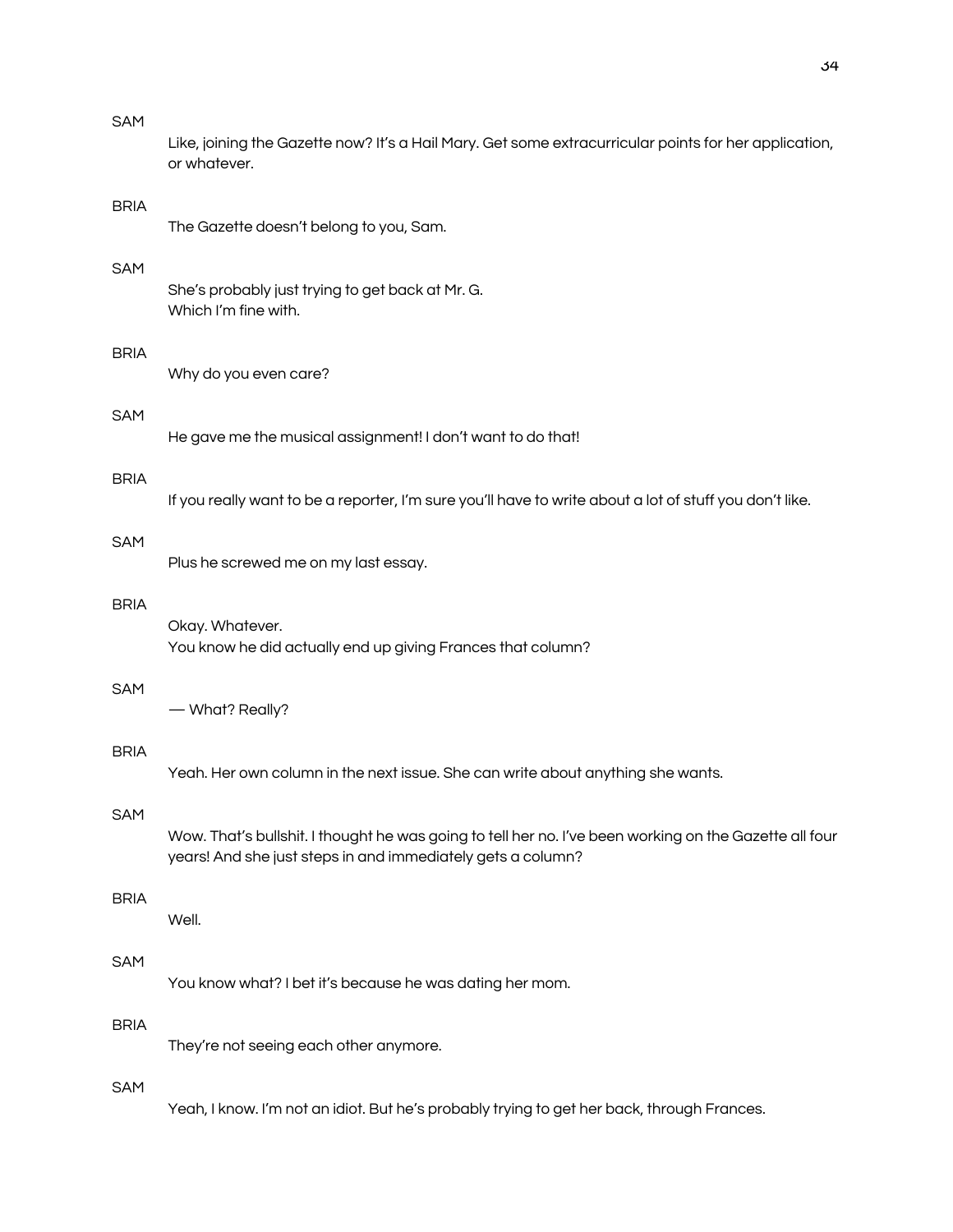# **BRIA**

Yeah. Maybe.

#### **SAM**

You're just telling me this to make me mad.

# **BRIA**

Because you're being ridiculous.

## **SAM**

No way. It's not fair to give her a column when she just started! If anyone, it should be me. Or you. I need to talk to Frances.

**FRANCES** enters.

## **FRANCES**

Need to talk to me about what?

# **SAM**

So Mr. G gave you that column?

#### **FRANCES**

Yep. I'm writing it about history, for extra credit.

# **SAM**

Oh, you're getting extra credit for it too? That's convenient.

# **BRIA**

Sam's being a jerk today.

#### **FRANCES**

What else is new?

# **SAM**

He's trying to get your mom back, isn't he? Is that why you're getting preferential treatment?

#### **FRANCES**

Yeah, but I won't be for long. This column's going to show him not to mess with my mom. Or me.

# **BRIA**

How can you do that when it's about history?

#### **FRANCES**

I have my ways. I spent all night working on it. Here, check it out.

FRANCES shows SAM and BRIA the column, printed on office paper.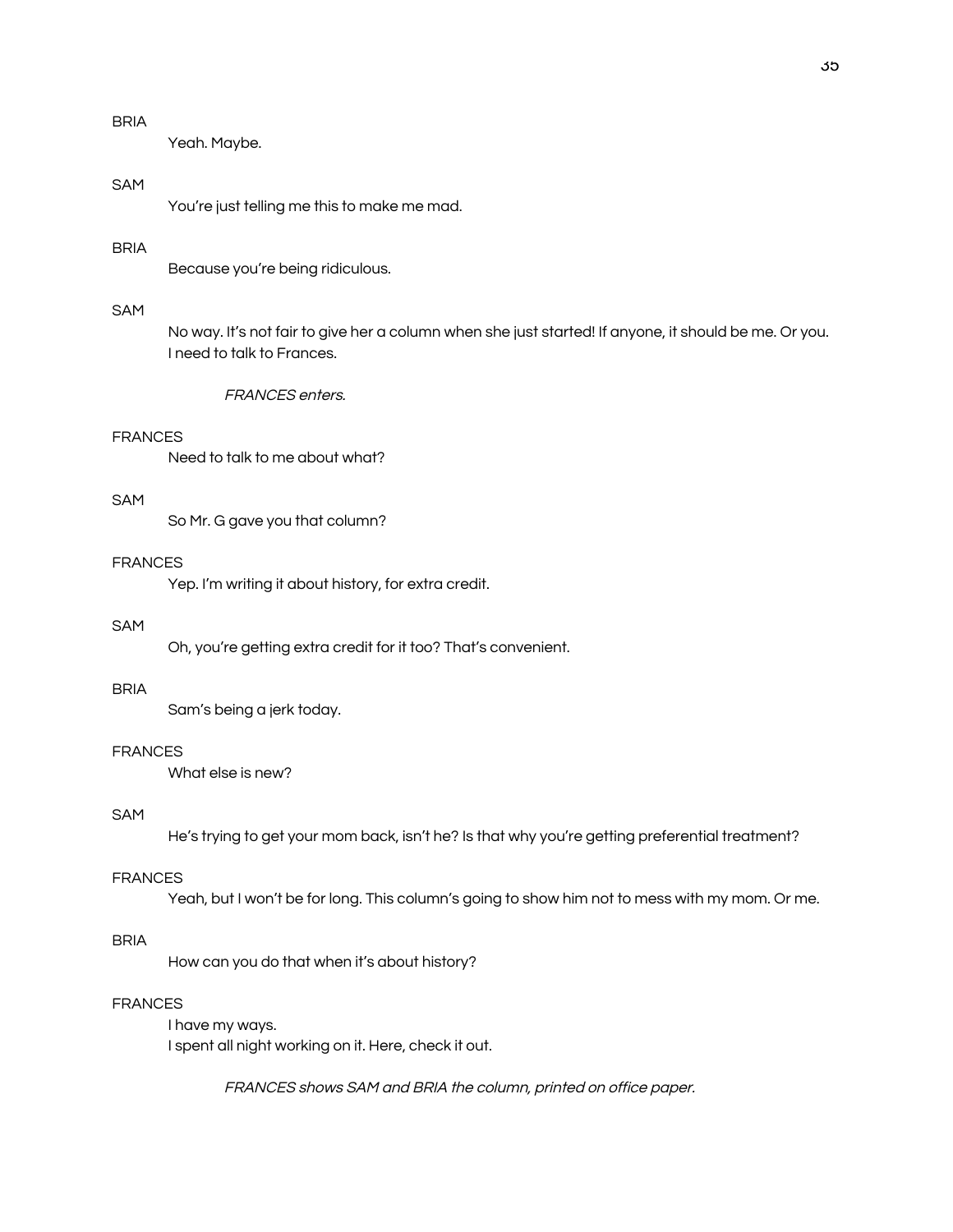# SAM

Oh, man.

# **BRIA**

Frances, you can't print this. There's no way.

# **FRANCES**

What's the problem? It's about history.

## **BRIA**

"Charles Guiteau Is The Kind Of Hero America Needs"? Are you defending an assassin?

## **FRANCES**

You got it.

# **BRIA**

This isn't good. I knew it wouldn't be good. But this is worse than I expected.

#### SAM

I think I love it.

#### **FRANCES**

Thank you.

#### **BRIA**

So much worse than I expected. Why is Guiteau the hero America needs?

## **FRANCES**

Because he didn't care what anyone thought of him, he just did his own thing!

## **BRIA**

Yeah, but he shot a president! That's a bad thing.

# SAM

It's a hot take. Frances, I forgive you for benefitting from blatant favoritism, I'm on your side.

## **FRANCES**

Um, thanks?

# **SAM**

You're very welcome.

#### **BRIA**

No, Sam, you can't take her side on this.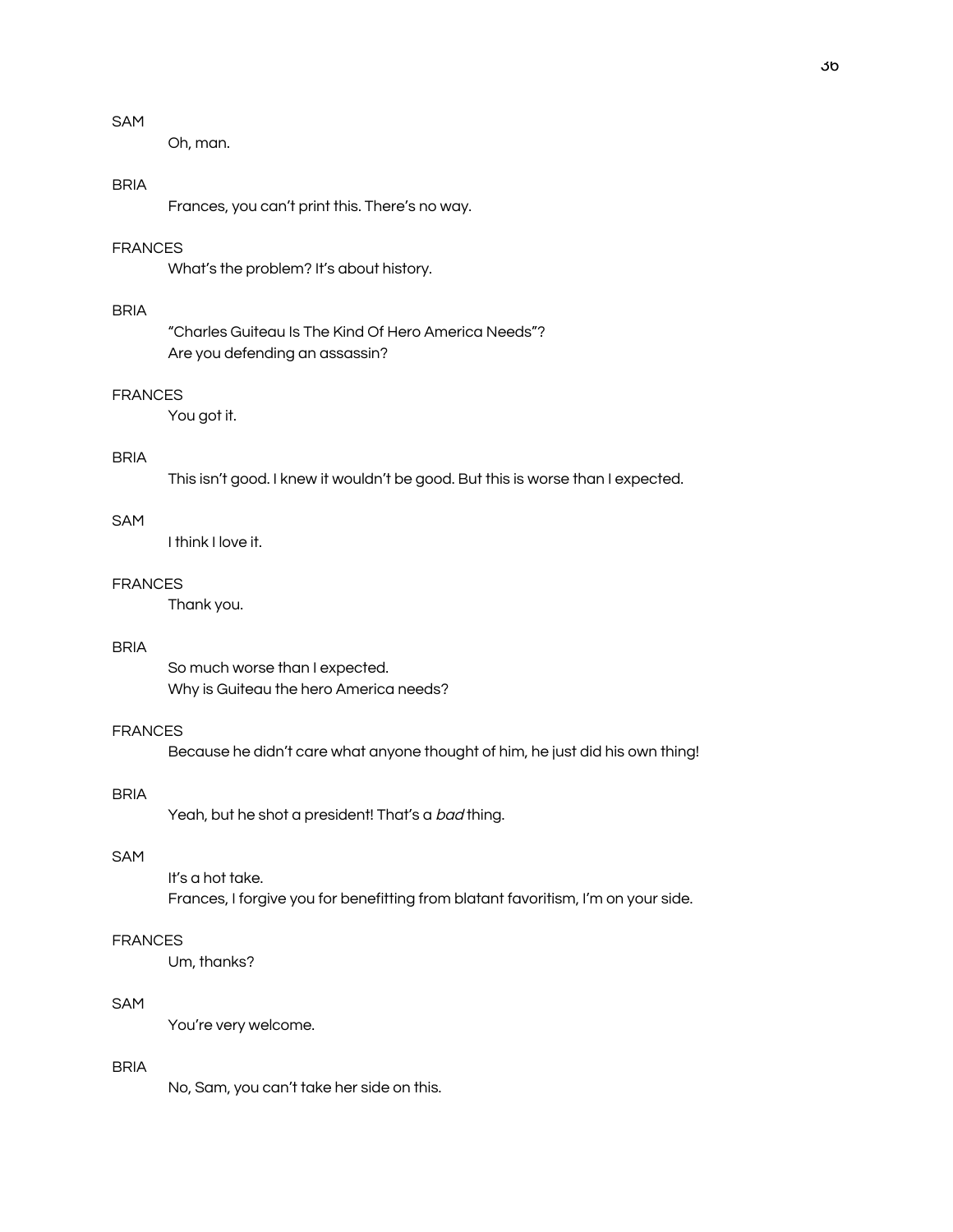# SAM

Why not?

# **BRIA**

Because this is going to get her in trouble.

# **FRANCES**

It's about history, like he wanted.

## **BRIA**

This will never run.

## **SAM**

We'll see about that.

#### **BRIA**

What does that mean? Why did you say it all conspiratorially like that?

## **SAM**

I do the Gazette's layouts! This is our next front page, baby!

#### **FRANCES**

Yes!

## **BRIA**

No, no, no. Mr. G won't allow it.

## SAM

Mr. G doesn't have to know.

#### **FRANCES**

- Don't tell him, Bria.

#### SAM

You know what snitches get. - Stitches. They get stitches.

#### **BRIA**

Fine. You know what? Do what you need to do. But when you get in trouble for this, Frances, I can't defend you.

## **FRANCES**

- Why not?

#### SAM

Because it will look bad to Cornell, probably. Live a little, Bri.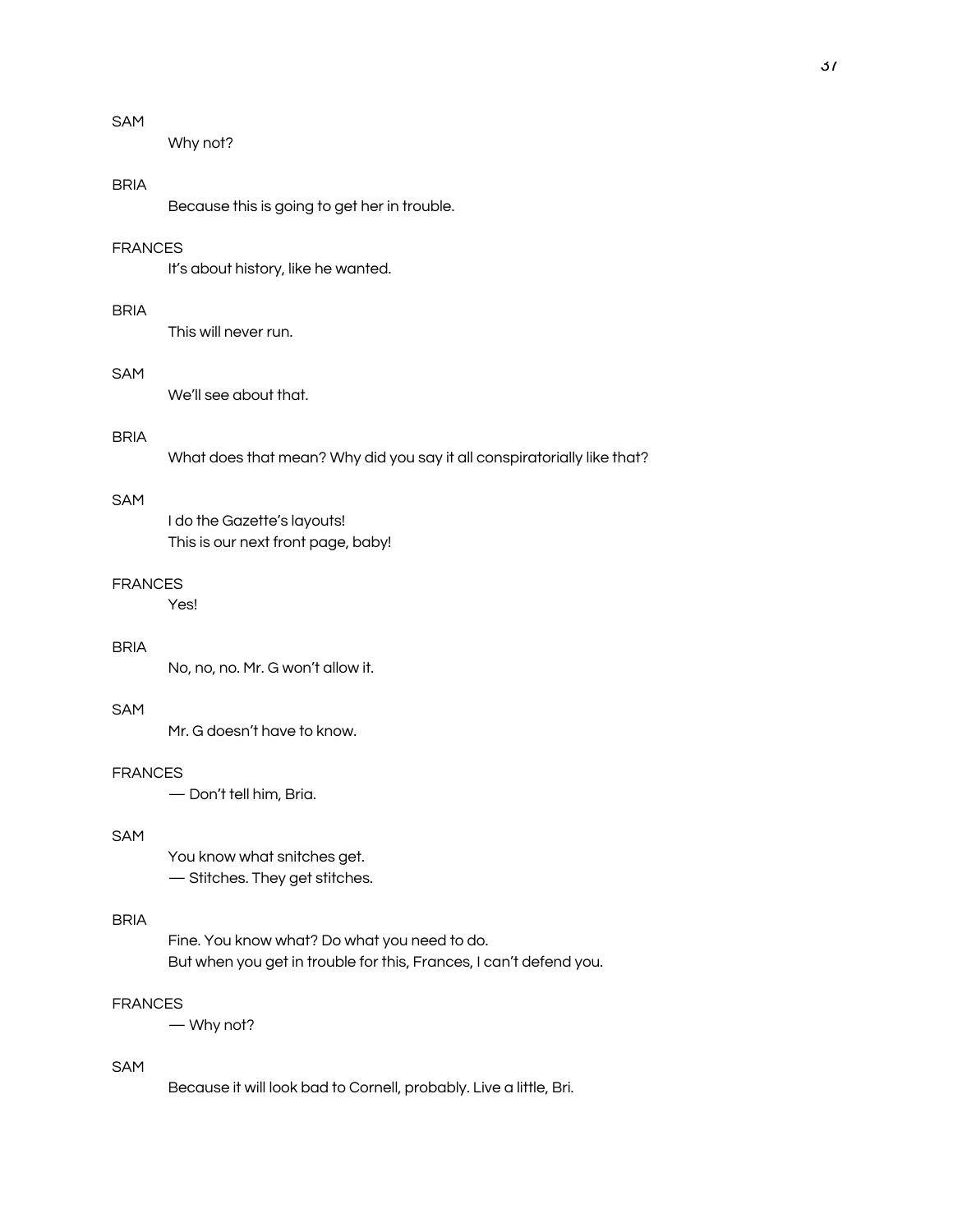It's okay, Sam. We'll print it and see what happens. Sorry you don't want to be a part of history, Bria.

# **BRIA**

Is that what you think this will be?

# **FRANCES**

If it isn't, I haven't done my job. This next issue can't come soon enough! This school will never be the same again!

Transition.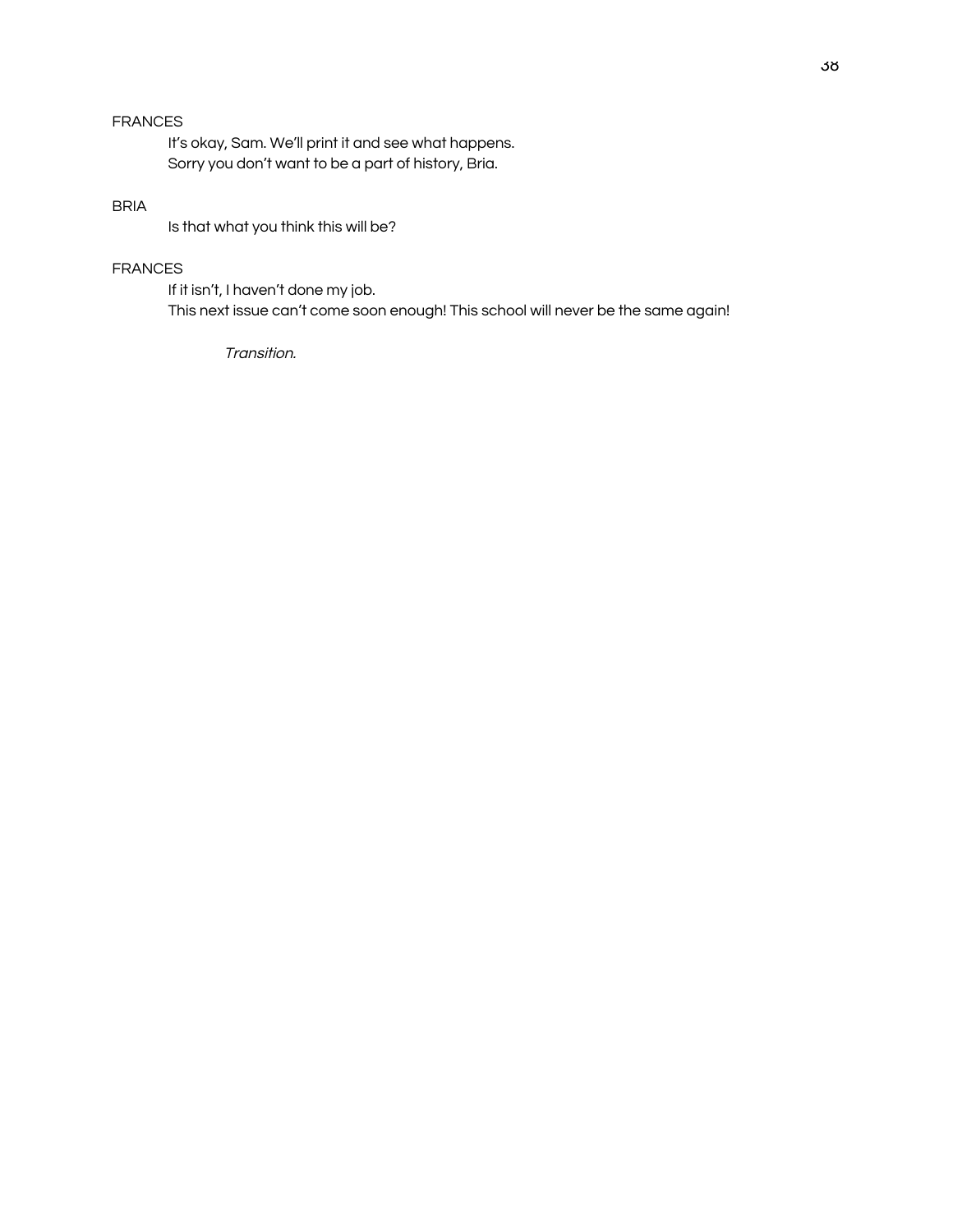**Six** 

#### DIANA and ADAM meet.

#### **ADAM**

Thanks for meeting with me.

## **DIANA**

No problem. Thanks for calling. Frances told me you gave her a column in the Gazette, that's great.

#### **ADAM**

Well, that's the thing  $-$ 

## **DIANA**

And extra credit? You're really serious about this.

#### **ADAM**

Yes. Absolutely. But I wanted to talk to you because, well, she kind of manipulated me into doing that for her.

#### **DIANA**

**What? Manipulated?** 

#### **ADAM**

Well, okay. How do I put this.

So - the Gazette doesn't do columns, typically, because they express one individual's opinion. We do an editorial instead, in order to reflect the opinion of the entire paper. But Frances asked for a column.

#### **DIANA**

So she's showing initiative.

#### **ADAM**

Sure. That's one way you could look at it. But it's the way she went about asking. I'm pretty sure she started saying things to me that sounded like what we said to each other, the other night.

#### **DIANA**

You think she heard us.

## **ADAM**

I can't think of what else it could be.

## **DIANA**

Damn it. I thought I noticed her doing the same thing.

#### **ADAM**

I think she's using us, and what she heard of our conversation, to get what she wants.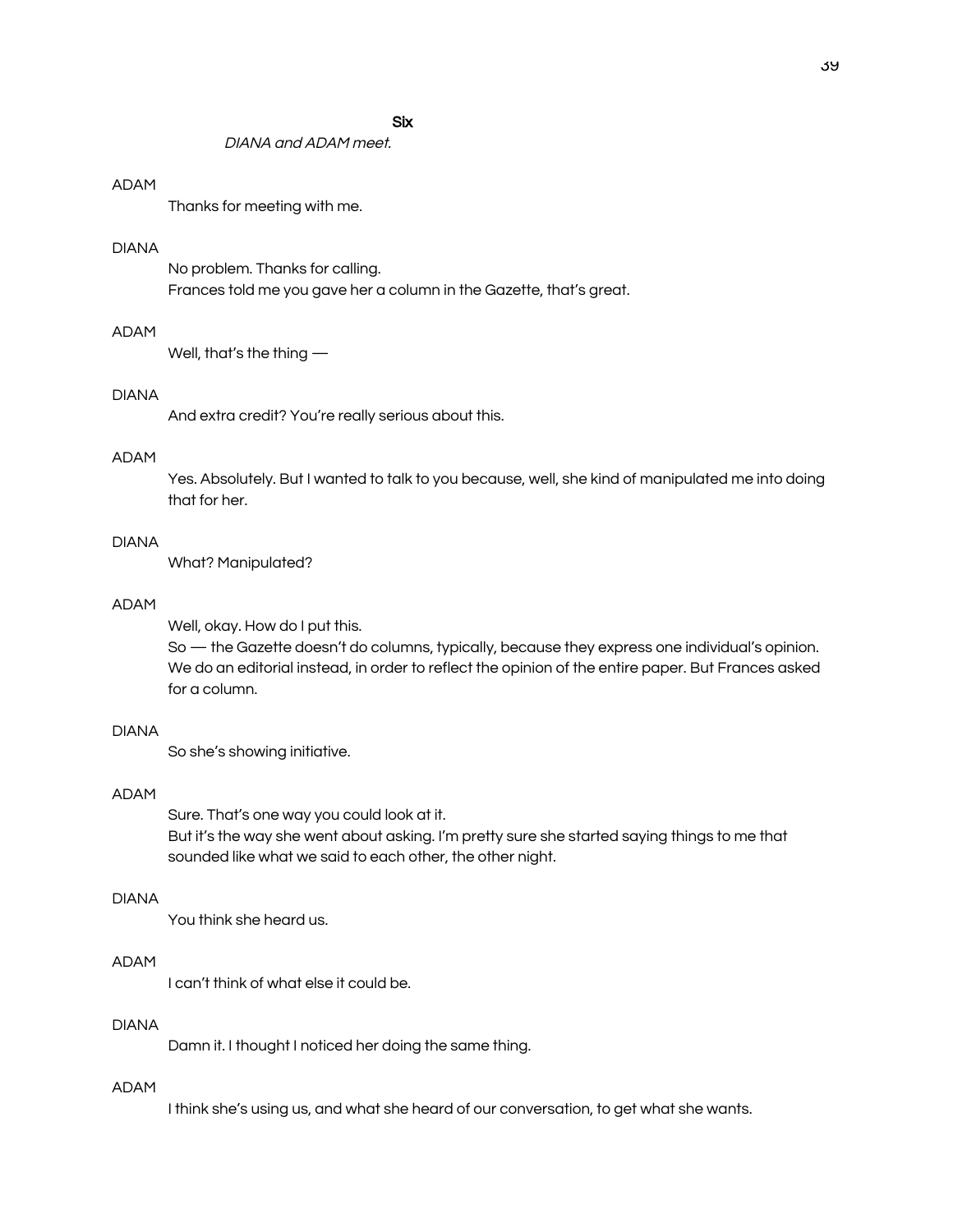So she wants extra work? That doesn't sound like Frances.

#### **ADAM**

She also kind of got me to agree to a higher history grade.

# **DIANA**

I take it she heard that too.

#### **ADAM**

I guess so, I don't know for sure. I originally offered a full letter grade, up to a B minus, as extra credit. But she made me agree to a B.

## **DIANA**

- If she heard us, does that mean she's trying to get us back together? It sounds like she wants to get that A in your class.

# **ADAM**

Maybe she's rooting for us.

#### **DIANA**

Okay, don't jump to conclusions there. I'm just trying to figure out what is going on.

#### **ADAM**

Although maybe she isn't rooting for us. She's been pretty mischievous in class. And the way she made me give her the column - maybe she has ulterior motives.

#### **DIANA**

You're making it sound like my daughter is a criminal mastermind.

#### **ADAM**

Sorry. That's not what I mean. I just wanted to make you aware, so you can keep an eye out for anything unusual.

#### **DIANA**

Like if she leaves plans for a international heist on the coffee table.

#### **ADAM**

Okay, I see what you're doing.

## **DIANA**

Maybe I'll find her stash of gadgets! A bracelet that is also an underwater breathing device!

## **ADAM**

I'm sorry I implied anything criminal about Frances. I didn't mean to.

#### **DIANA**

I mean, what do you want me to say, Adam?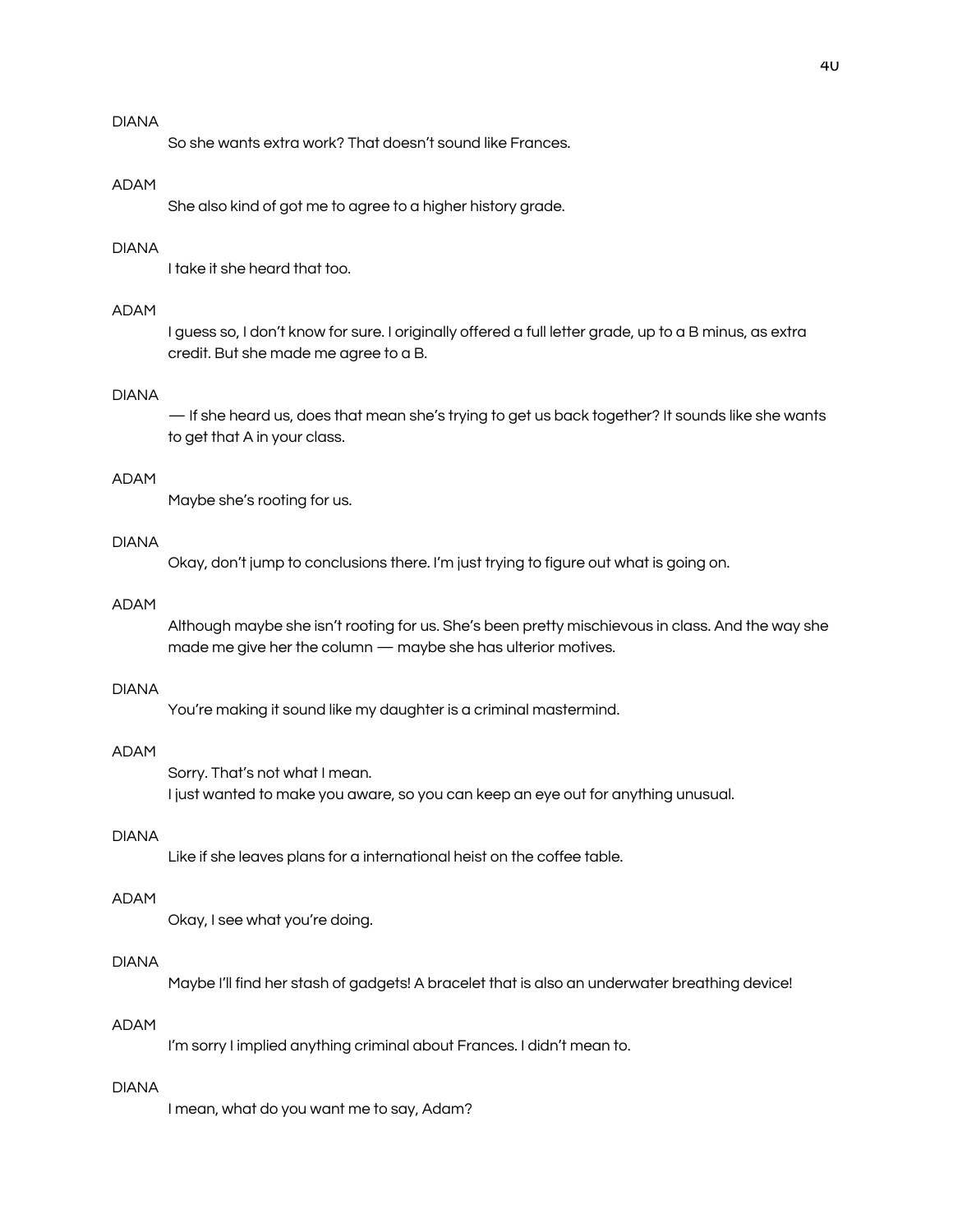I just wanted to make sure you knew what I was seeing at school.

## **DIANA**

Fine. I'll talk to her, okay?

# **ADAM**

Thank you.

## **DIANA**

When you left me that voicemail, I thought something really awful had happened. Ha.

## **ADAM**

Sorry.

# **DIANA**

Just send me a text next time. Alright?

# **ADAM**

Hey, do you want to get some dinner?

#### **DIANA**

What do you think?

# **ADAM**

Thought I'd ask.

# **DIANA**

Bye, Adam.

Shift. FRANCES is doing homework when DIANA comes home.

#### **FRANCES**

You're home late.

# **DIANA**

Sorry, I should've texted. I had a meeting.

#### **FRANCES**

- You never have meetings.

## **DIANA**

I did today.

## **FRANCES**

Okay.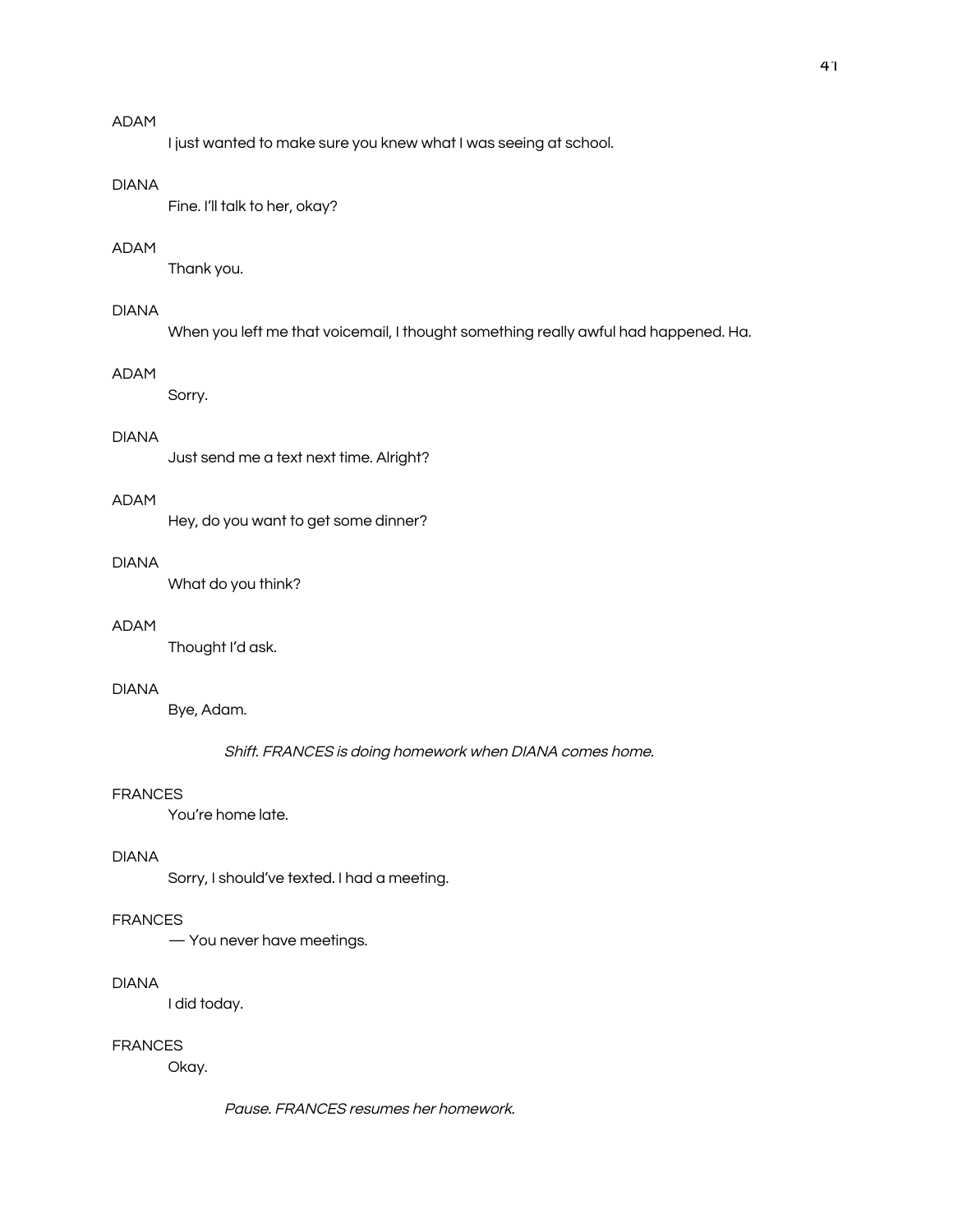How's your column coming?

## **FRANCES**

I finished it.

# **DIANA**

What did you end up writing about?

# **FRANCES**

Charles Guiteau.

#### **DIANA**

I don't know who that is.

# **FRANCES**

He was an assassin.

## **DIANA**

Oh.

It's nice Mr. G is giving you this extra credit.

## **FRANCES**

Yeah.

# **DIANA**

What will that bring your grade to?

### **FRANCES**

 $B.$ 

## **DIANA**

Nice. That's good.

# **FRANCES**

- Everything okay?

# **DIANA**

Oh, yeah. Me? Yeah.

#### **FRANCES**

You're acting really weird.

#### **DIANA**

No.

# **FRANCES**

 $-\alpha$ kay.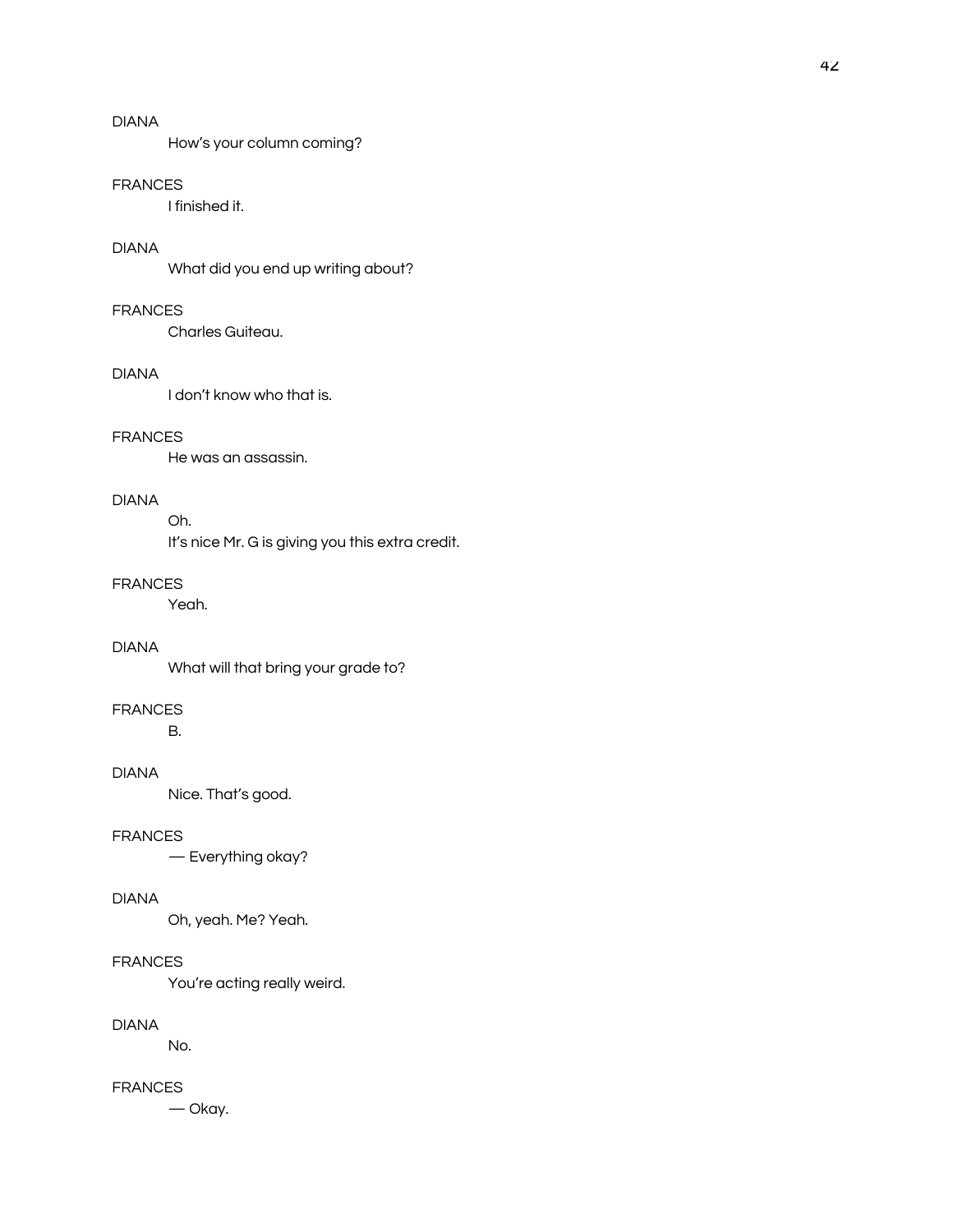So, you like Mr. G, right? Like, as a teacher.

#### **FRANCES**

He's fine. What's going on?

## **DIANA**

I'm just asking.

# **FRANCES**

Is he going to show up in a costume again?

FRANCES opens the door to look.

#### **DIANA**

Can't I talk to you about school? Like a normal mother and daughter?

### **FRANCES**

Have you met us? What makes you think we're normal?

#### **DIANA**

I just want to have a conversation with you.

#### **FRANCES**

Great. Fine. Maybe stop being so shady about it, then.

# **DIANA**

Wow. Sorry I showed some interest in your life. That's more than some kids get from their parents, Frances. But I get it. I'll leave you alone.

## **FRANCES**

Thanks. See you.

# **DIANA**

Wait. No, hold on. I should ask you what's going on.

#### **FRANCES**

- Homework is going on.

## **DIANA**

Why did you join the Gazette? Why are you making deal with Mr. G for extra credit? What's with the interest in this assassin, all of a sudden?

#### **FRANCES**

What, am I not allowed to be interested in things? Or do extracurriculars? I thought you'd be happy about me getting more involved. You know, what am I going to do with my life, and all that.